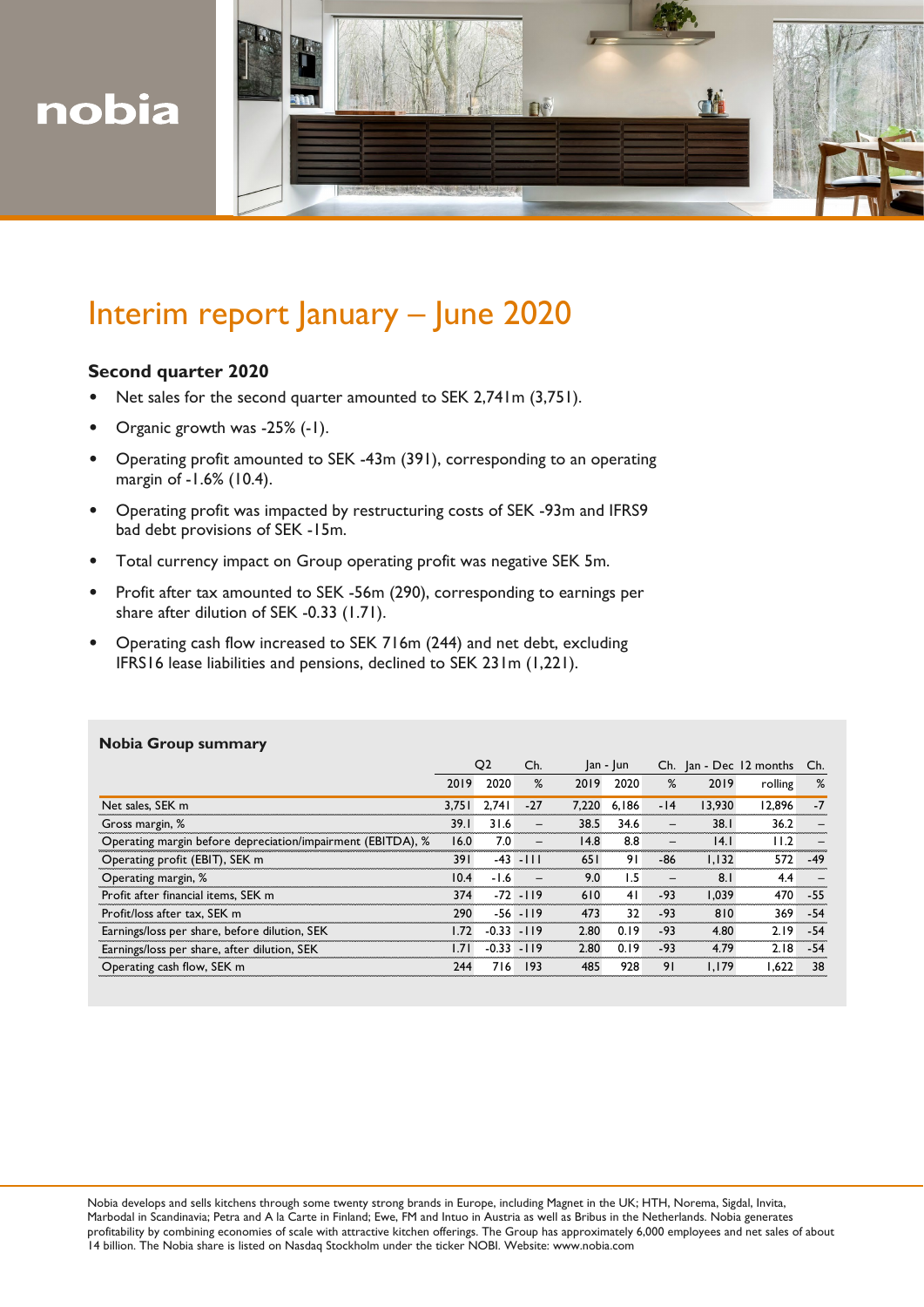# Comments from the President and CEO

It has been a challenging quarter in unprecedented times. We came from a situation with relatively good demand and orderbook in March, to an escalating corona pandemic with national lockdowns, closure of factories and distribution etc., preventing us from operating in a normal manner. I will take this opportunity to thank all Nobia employees for the contributions made during this turbulent period. I am impressed with how quickly everyone acted to take control of the new situation with safety first in mind, adjusting the business when needed and taking operations and business digital, while at the same time keeping focus on cashflow and liquidity.

Even though our operations are normalizing, the pandemic still has a large negative impact on the Global economy, and we need to continue wit h measures to safeguard the health of our employees, customers and partners. On a positive note, demand for home renovation, and thus also the demand for kitchens, has gradually improved after the steep decline in April, giving us the opportunity to allocate more resources to sales again. By mid -June we ha d reopened most of our physical stores and further strengthened our digital sales capabilities to better service consumers online.

Despite an organic sales decline of 25% for the Group, driven by an unprecedented 56% drop in the UK on the back of the business restrictions, we successfully delivered a strong cash flow and strengthened our financial position. The Nordic region delivered a stable result despite the challenging environment, with sales almost on par with last year and an operating margin of 13.0 percent (14.7). Operating income for the Group excl. one -time items declined to SEK 50m (391). Cash flow increased to SEK 716m (244) taking down net debt excluding pensions and leases to SEK 231m (1,221).

At the same time as we have managed the consequences of the pandemic, we have continued to plan ahead and to execute on our strategy. To enable investments and collaboration across our strong brands and provide a stronger platform for business decisions, we carried out organisational changes in the quarter by decentralising central functions and regionalising local functions. In addition, we are taking further measures to increase efficiency in the UK, which will impact around 240 employees across the UK store network and supply chain. Earnings for the second quarter 2020 were charged with one -time costs of SEK 93m relating to these measures.

Although our operations are normalizing, we foresee that the short -term performance will continue to be impacted by the global recession, albeit not to the same extent as during the second quarter. Having said that, I am certain that the structural measures we have put in place, the continued execution on our strategic priorities and the strong balance sheet will provide solid financials and opportunities both short - and long term.

President and CEO, *Jon Sintorn*

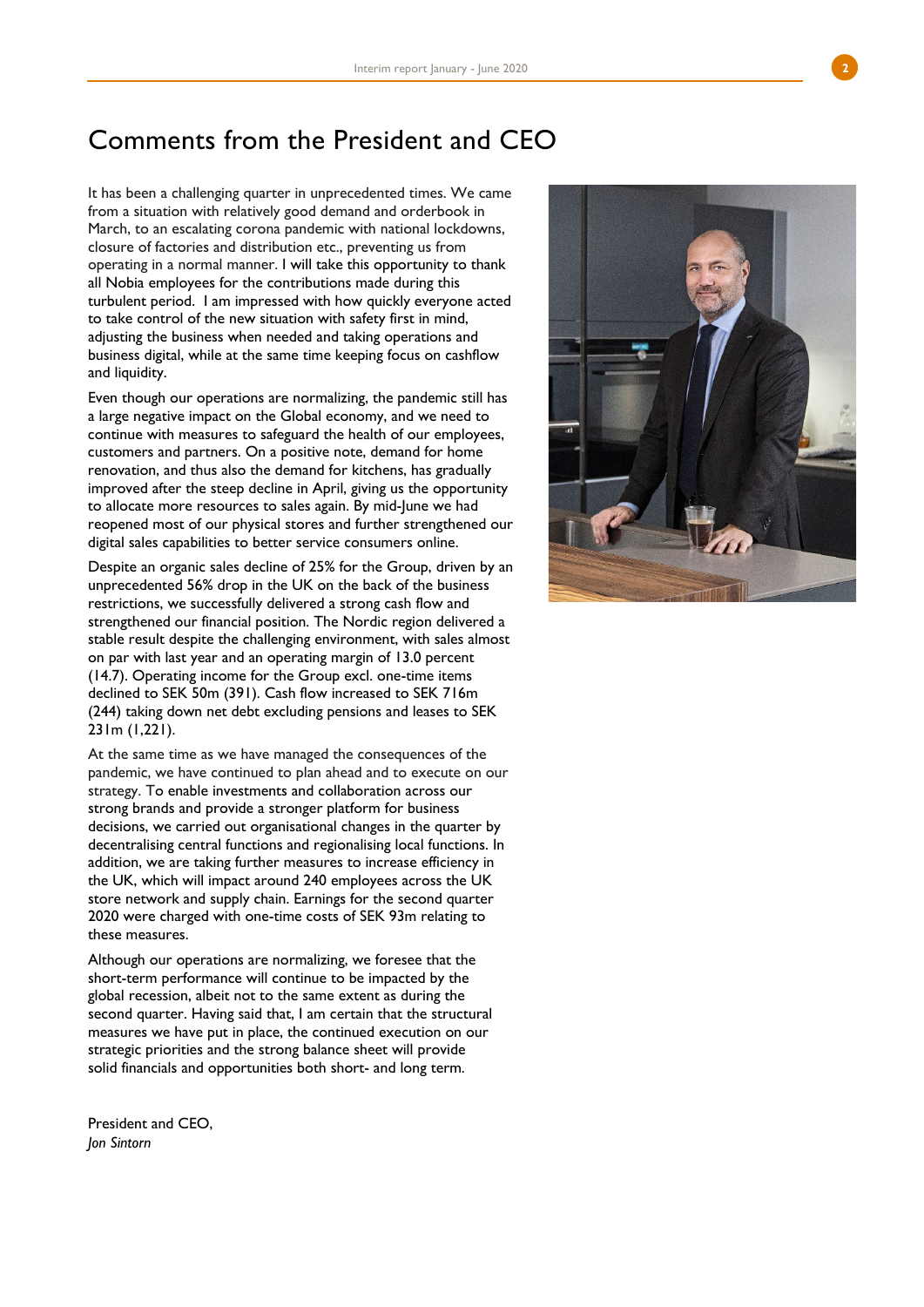## Second quarter, consolidated

## **Market overview**

All markets in which Nobia operates have been affected by the various government-imposed restrictions to fight the spread of coronavirus during the first half of the year. Restrictions have prevented markets from functioning normally as the temporary closure of manufacturing sites, points of sales and housing development projects has negatively impacted kitchen sales. By end of June many restrictions have been eased. Interest in home refurbishing has however increased during the corona pandemic

## **Net sales, earnings and cash flow**

The Group's net sales decreased to SEK 2,741m (3,751), negatively impacted by currency effects of SEK 58m and an organic decline of SEK 952m or 25% (-1) mainly due to corona pandemic-driven impact in the U.K. and Central Europe.

The gross margin declined to 31.6% (39.1) and gross profit was SEK 866m (1,465). Gross margin was impacted by under absorption on the back of lower volumes and restructuring charges. Operating profit declined to SEK -43m (391). Excluding onetime restructuring charges of SEK -93m and IFRS9 bad debt provisions of SEK -15m operating profit was SEK 65m. Changes in exchange rates impacted negatively by approx. SEK 5m.

The decline in earnings is mainly explained by the sharp drop in sales mainly in the U.K. which was in corona lock-down for a large part of the second quarter, and restructuring costs. Earnings were positively impacted by cost reduction measures and furlough subsidies. The furlough subsidies amounted to SEK 124m and are recorded under operating income/expenses.

Operating cash flow improved to SEK 716m (244) mainly driven by governmental subsidies, reduction of the account receivable balance and the strict measures to protect cash flow during the Corona pandemic.

#### **Analysis of net sales**

|                                 | %    | SEK m |
|---------------------------------|------|-------|
| 2019                            |      | 3,751 |
| Organic growth                  | - 25 |       |
| -of which Nordic region         |      |       |
| -of which UK region             | -56  |       |
| -of which Central Europe region |      |       |
| Currency effects                |      |       |
| <b>020</b>                      |      |       |

### **Currency effect on operating profit**

|               |        | Translation Transaction | Total |
|---------------|--------|-------------------------|-------|
| <b>SEKm</b>   | effect | effect effect           |       |
| Nordic region |        |                         |       |
| UK region     |        |                         |       |
| CE region     |        |                         |       |
| Group         |        |                         |       |

## **Store development**

| Newly opened/closed, net |  |
|--------------------------|--|
| Number of own stores     |  |

|                                   | Nordic |                | <b>UK</b> |                | Central Europe |                | Group-wide and<br>eliminations |                          | Group |                |       |
|-----------------------------------|--------|----------------|-----------|----------------|----------------|----------------|--------------------------------|--------------------------|-------|----------------|-------|
|                                   |        | O <sub>2</sub> |           | O <sub>2</sub> |                | O <sub>2</sub> |                                | O <sub>2</sub>           |       | O <sub>2</sub> | Ch.   |
| <b>SEKm</b>                       | 2019   | 2020           | 2019      | 2020           | 2019           | 2020           | 2019                           | 2020                     | 2019  | 2020           | %     |
| Net sales from external customers | 1.870  | 804.ا          | 1.535     | 645            | 346            | 292            |                                | $\overline{\phantom{0}}$ | 3.751 | 2.741          | $-27$ |
| Net sales from other regions      |        | $\Omega$       |           |                |                | 0              |                                | $\Omega$                 |       |                |       |
| <b>Net sales</b>                  | 1.870  | 804.١          | 1.535     | 645            | 346            | 292            | 0                              | 0                        | 3.751 | 2.741          | $-27$ |
| Gross profit                      | 732    | 669            | 610       | 94             | 108            | 82             | 15                             | 21                       | .465  | 866            | $-41$ |
| Gross margin, %                   | 39.1   | 37.1           | 39.7      | 14.6           | 31.2           | 28.1           |                                | $\overline{\phantom{m}}$ | 39.1  | 31.6           |       |
| Operating profit/loss             | 275    | 234            | 127       | $-239$         | 32             | 25             | $-43$                          | $-63$                    | 391   | -43            | -111  |
| Operating margin, %               | 14.7   | 13.0           | 8.3       | $-37.1$        | 9.2            | 8.6            |                                | $\overline{\phantom{m}}$ | 10.4  | $-1.6$         |       |

### **Net sales and profit by region**

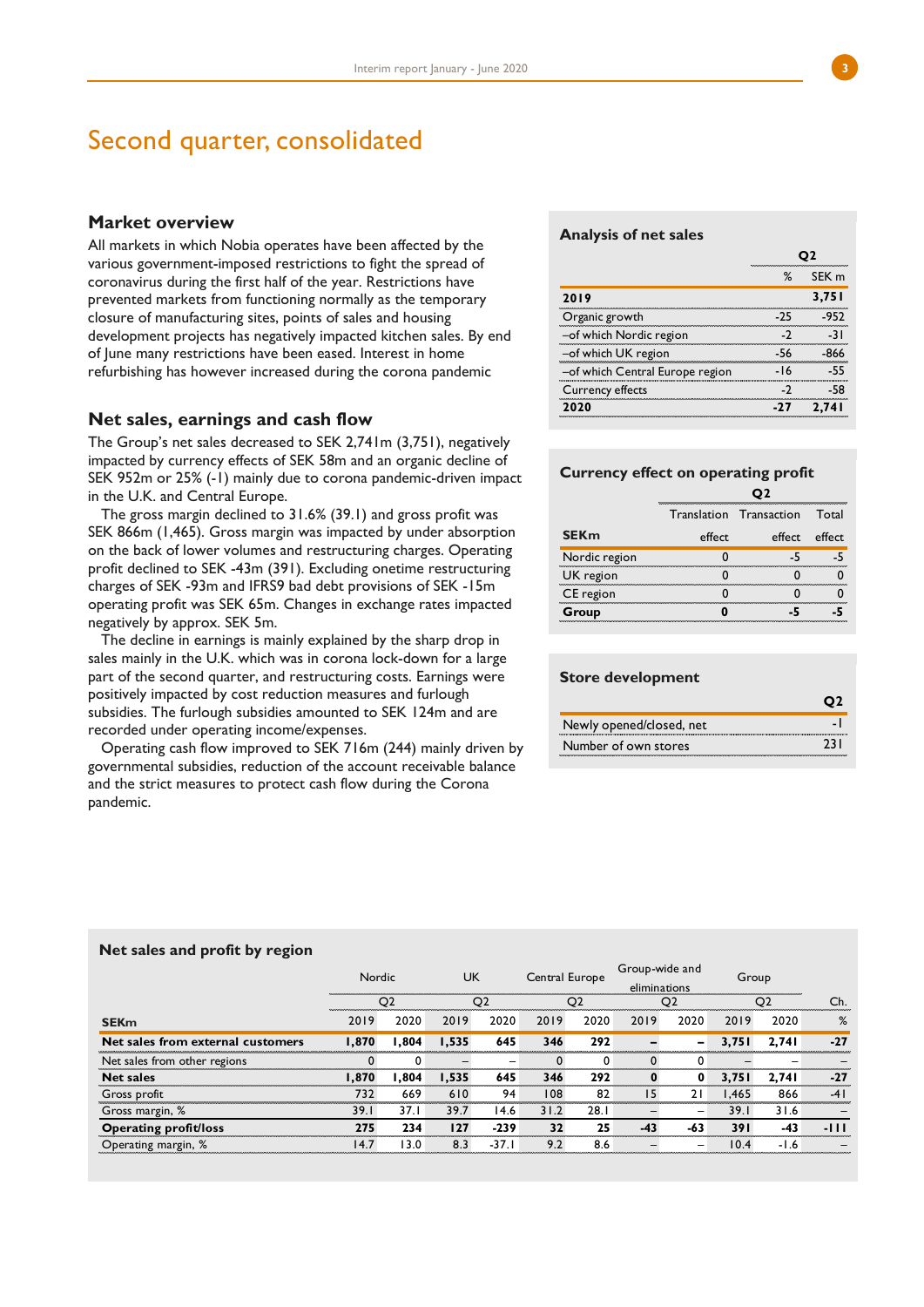## Second quarter, the regions

## **Nordic region**

Despite various restrictive government measures in the Nordic countries to stop the spread of coronavirus, the Group was able to keep manufacturing sites and stores open, however with protective social distancing measures. Construction sites also remained open but activity levels were somewhat lower than before the pandemic.

Net sales in the Nordic region decreased to SEK 1,804m (1,870). Organic growth was -2% (-1), but up 1% if adjusted for the impact from transforming own stores to franchise stores. Sales continued to grow in Denmark driven by the project segment, while sales were lower in Finland, Norway and Sweden.

The gross margin amounted to 37.1% (39.1). Operating profit decreased to SEK 234m (275), including one-time restructuring costs and IFRS9 bad debt provisions of SEK -24m. An unfavourable volume impact was partly offset by higher average selling prices and cost reduction measures. Changes in exchange rates impacted operating income by SEK -40m. The operating margin declined to 13.0% (14.7).

## **UK region**

By end of March the UK government imposed restrictive measures to fight the spread of coronavirus. Since then Nobia's manufacturing operations and kitchen stores remained closed before gradually opening up again from the end of May. Consequently, sales were very limited during this period as the restrictions prevented selling and manufacturing. The majority of the UK employees were temporarily laid off (furloughed) during the lockdown.

Net sales in the UK declined to SEK 645m (1,535). The organic decline was 56% (-1).

The gross margin decreased to 14.6% (39.7) and the operating income margin declined to -37.1% (8.3) mainly as a result of the dramatic volume decline. Operating profit decreased to SEK -239m (127). Operating profit was charged with SEK -57m for onetime restructuring costs, related to efficiency measures impacting some 240 employees in the store network and supply chain, and IFRS9 bad debt provisions. Furlough subsidies and cost reductions had a positive impact.

## **Central Europe region**

Operations in Austria were closed from mid-March to the end of April, following government restrictions to fight the spread of coronavirus. Operations in the Netherlands, which mainly are project sales to construction companies and social housing, were impacted by coronarestrictions making it more difficult to install kitchens.

Net sales in the Central Europe region amounted to SEK 292m (346). Organic growth was -16% (-9), with declines in both the Netherlands and Austria.

The gross margin was 28.1% (31,2) and the operating margin amounted to 8.6% (9.2). Higher average selling prices and lower cost in general were offset by the impact of the lower sales volume. Operating profit declined to SEK 25m (32).





**Central Europe region**

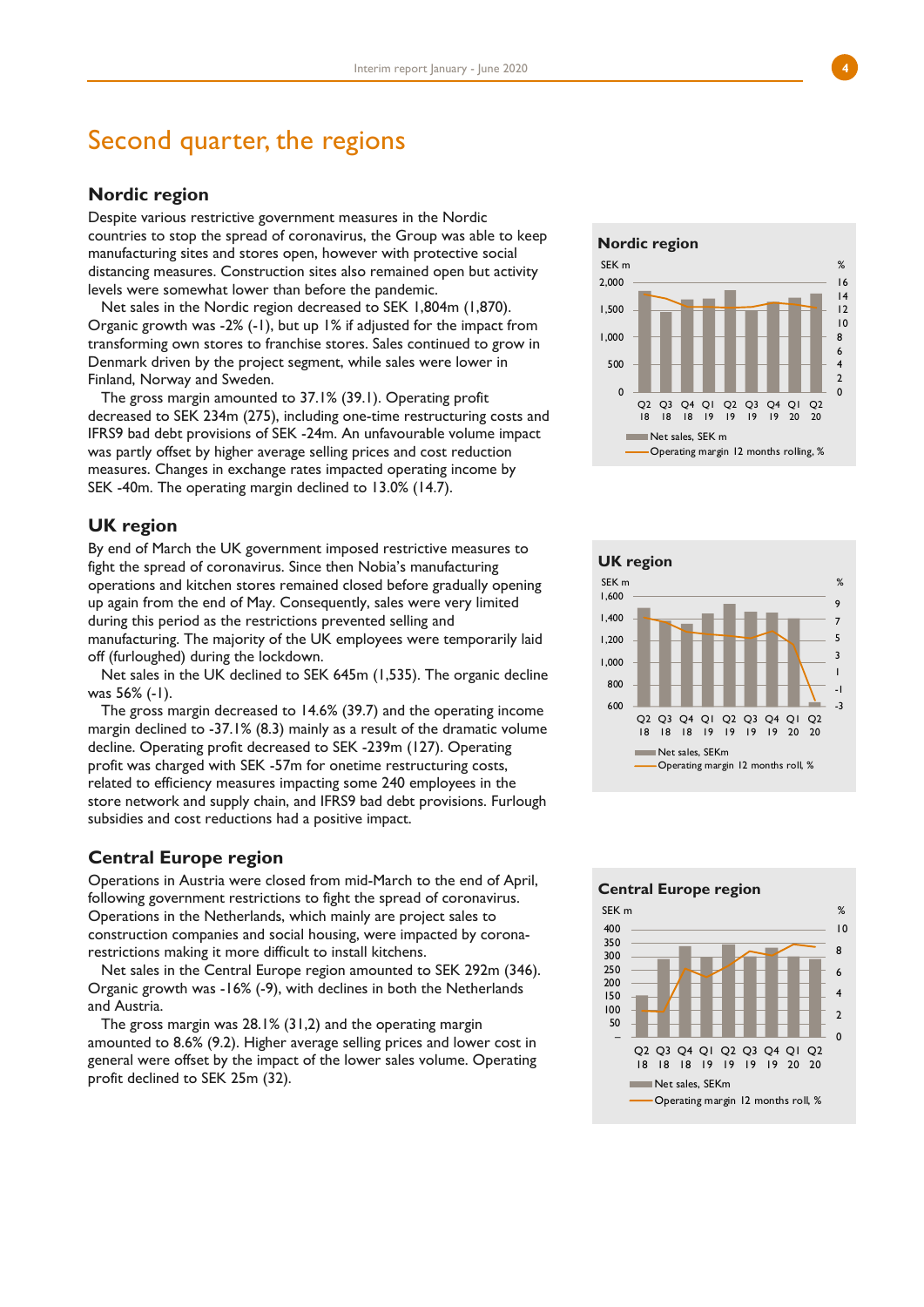## January - June, consolidated

## **January - June 2020**

- Net sales for the first six months totalled SEK 6,186m (7,220).
- Operating profit amounted to SEK 91m (651), corresponding to an operating margin of 1.5% (9.0), including onetime restructuring costs and IFRS9 bad debt provisions of SEK -108m
- Changes in exchange rates impacted operating profit negatively by SEK 40m.
- Profit after tax amounted to SEK 32m (473), corresponding to earnings per share after dilution of SEK 0.19 (2.80).
- Operating cash flow increased to SEK 928m (485) and net debt, excluding IFRS16 lease liabilities and pensions, declined to SEK 231m (1,221).

## **Net sales, earnings and cash flow**

Net sales for the first half-year decreased by 14% to SEK 6,186m (7,220). The organic decline was -14% (-1) primarily driven by the decline in the U.K. and Austria.

The gross margin decreased to 34.6% (38.5) and the operating margin declined to 1.5% (9.0) mainly due to the large sales volume decline. Operating profit decreased to SEK 91m (651), including onetime restructuring charges and IFRS9 bad debt provisions totalling SEK -108m. Changes in exchange rates impacted negatively by SEK 35m. Higher average sales prices, cost reductions and furlough subsidies impacted positively.

Operating cash flow improved to SEK 928m (485) mainly driven by governmental subsidies, reduction of the account receivable balance and the strict measures to protect cash flow during the corona pandemic.

#### **Analysis of net sales**

|                                 |       | Jan - Jun        |
|---------------------------------|-------|------------------|
|                                 | ℅     | SEK <sub>m</sub> |
| 2019                            |       | 7,220            |
| Organic growth                  | $-14$ |                  |
| -of which Nordic region         |       |                  |
| -of which UK region             | -32   |                  |
| -of which Central Europe region |       |                  |
| Currency effects                |       |                  |
| つのつの                            |       |                  |

## **Currency effect on operating profit**

|               |        | Jan - Jun                      |        |
|---------------|--------|--------------------------------|--------|
|               |        | <b>Translation Transaction</b> | Total  |
| <b>SEKm</b>   | effect | effect                         | effect |
| Nordic region |        |                                |        |
| UK region     |        |                                |        |
| CE region     |        |                                |        |
| Group         |        |                                |        |

## **Store development**

|                          | Jan - Jun |
|--------------------------|-----------|
| Newly opened/closed, net |           |
| Number of own stores     |           |

#### **Net sales and profit by region**

|                                     | <b>UK</b><br>Central Europe<br><b>Nordic</b> |           |       |          |      | Group-wide & |      | Group     |       |              |       |
|-------------------------------------|----------------------------------------------|-----------|-------|----------|------|--------------|------|-----------|-------|--------------|-------|
|                                     |                                              |           |       |          |      | eliminations |      |           |       |              |       |
|                                     |                                              | lan - lun |       | an - Jun |      | $ an -  un $ |      | Jan - Jun |       | $ an -  un $ | Ch.   |
|                                     | 2019                                         | 2020      | 2019  | 2020     | 2019 | 2020         | 2019 | 2020      | 2019  | 2020         | %     |
| Net sales from external customers   | 3,594                                        | 3,543     | 2.983 | 2.050    | 643  | 593          | -    | -         | 7.220 | 6,186        | $-14$ |
| Net sales from other regions        |                                              | 0         |       |          |      | 0            |      | 0         |       |              |       |
| <b>Net sales</b>                    | 3.594                                        | 3.543     | 2.983 | 2.050    | 643  | 593          |      | 0         | 7,220 | 6,186        | $-14$ |
| Gross profit                        | 1.387                                        | 1.331     | 1.180 | 599      | 184  | 173          | 31   | 39        | 2.782 | 2.142        | $-23$ |
| Gross margin, %                     | 38.6                                         | 37.6      | 39.6  | 29.2     | 28.6 | 29.2         |      | -         | 38.5  | 34.6         |       |
| <b>Operating profit/loss</b>        | 489                                          | 432       | 200   | $-260$   | 37   | 43           | -75  | $-124$    | 651   | 91           | -86   |
| Operating margin, %                 | 13.6                                         | 12.2      | 6.7   | $-12.7$  | 5.8  | 7.3          |      |           | 9.0   | 1.5          |       |
| Net financial items                 |                                              |           |       |          |      |              |      | -         | -41   | -50          | $-22$ |
| <b>Profit after financial items</b> |                                              |           |       |          |      |              |      | -         | 610   | 41           | -93   |

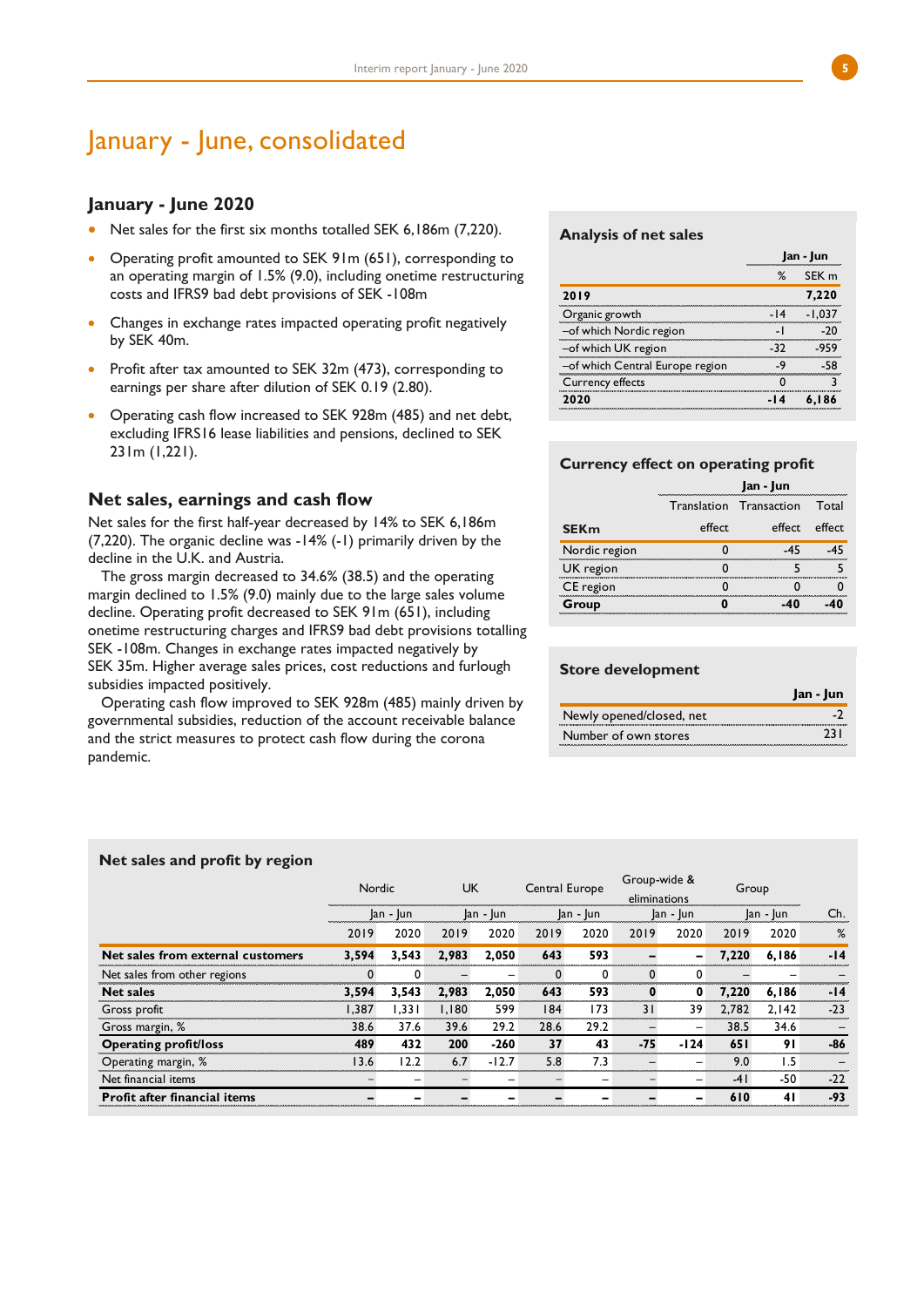## Other information

## **Financing**

Nobia has a syndicated bank loan of SEK 2,000m with two banks with maturity in 2023 and two covenants: leverage (net debt to EBITDA) and interest cover (EBITDA to net interest expenses). At the end of June 2020, SEK 1,804m of the bank loan had been utilised. Cash and cash equivalents amounted to SEK 1,565m (126).

Net debt including IFRS16 lease liabilities of SEK 2,459m (2,661) amounted to SEK 3,330m (4,407). Net debt excluding lease liabilities and pensions decreased to SEK 231m (1,221). The net debt/equity ratio decreased to 84% (115) or 22% (45) excluding IFRS16 lease liabilities.

Net financial items amounted to SEK -50m (-41). Net financial items include the net of returns on pension assets and interest expense on pension liabilities corresponding to SEK -11m (-6). The net interest amounted to SEK -39m (-35), of which SEK -25m (-29) was attributable to interest on leases.

### **Items affecting comparability**

Nobia recognises items affecting comparability separately to distinguish the performance of the underlying operations. Items affecting comparability refer to items that affect comparisons insofar as they do not recur with the same regularity as other items.

No items affecting comparability were recognised in 2020 or 2019.

## **Personnel**

The number of employees on 30 June 2020 was 5,958 (6,172).

## **Coronavirus and its effects on Nobia**

It is expected that Covid-19 will have negative impact on GDP in all the markets where Nobia is present, which could lead to higher unemployment and therefor lower demand for capital good investments like kitchens. Long term it could also hamper real estate developments which would impact Nobia's sales to the construction market.

## **Return on shareholders' equity and on operating capital**



To avoid further spread of the virus and mitigate negative effects from a potential Global recession, Nobia is taking several measures to protect its employees and safeguard the long-term financial stability. These measures include, but are not limited to, strict social distancing protocols, travel restrictions, cost cutting activities, project cancellations, reduction in capital expenditures, working capital improvements and utilization of governmental backed subsidies. In addition, every Business Unit has developed specific action plans, depending on their offering, distribution channels and geographic footprint, in order to quickly adopt to national safety regulations and the fast-changing local markets in which they operate.

## **Other significant events and activities**

- •Manufacturing sites and store networks gradually reopened in the UK and Austria following the easing of restrictions towards the end of Q2. Consequently, the introduced furlough programmes, backed by government subsidies, for some 2,300 employees were in place for the majority of the second quarter.
- •Operations in the Nordics and the Netherlands were primarily impacted by the requirements for social distancing and more strict rules with regards to selfquarantine during illness. Sales and manufacturing have been operating with limited disruptions although certain stores in the Nordics have been temporarily closed during the quarter.
- •Few orders have been cancelled as a result of the pandemic. However, due to the lock down in the UK and Austria, several orders have been moved to the second half of the year
- •Due to restrictions and social distancing regulations, the demand for e-commerce and digital interaction has increased during the period. Nobia has reallocated resources towards remote selling and digital capabilities in order to capitalize on this growing demand. However, sales through the digital channel still represents a small share of total sales.

#### **Net debt and net debt/equity ratio**

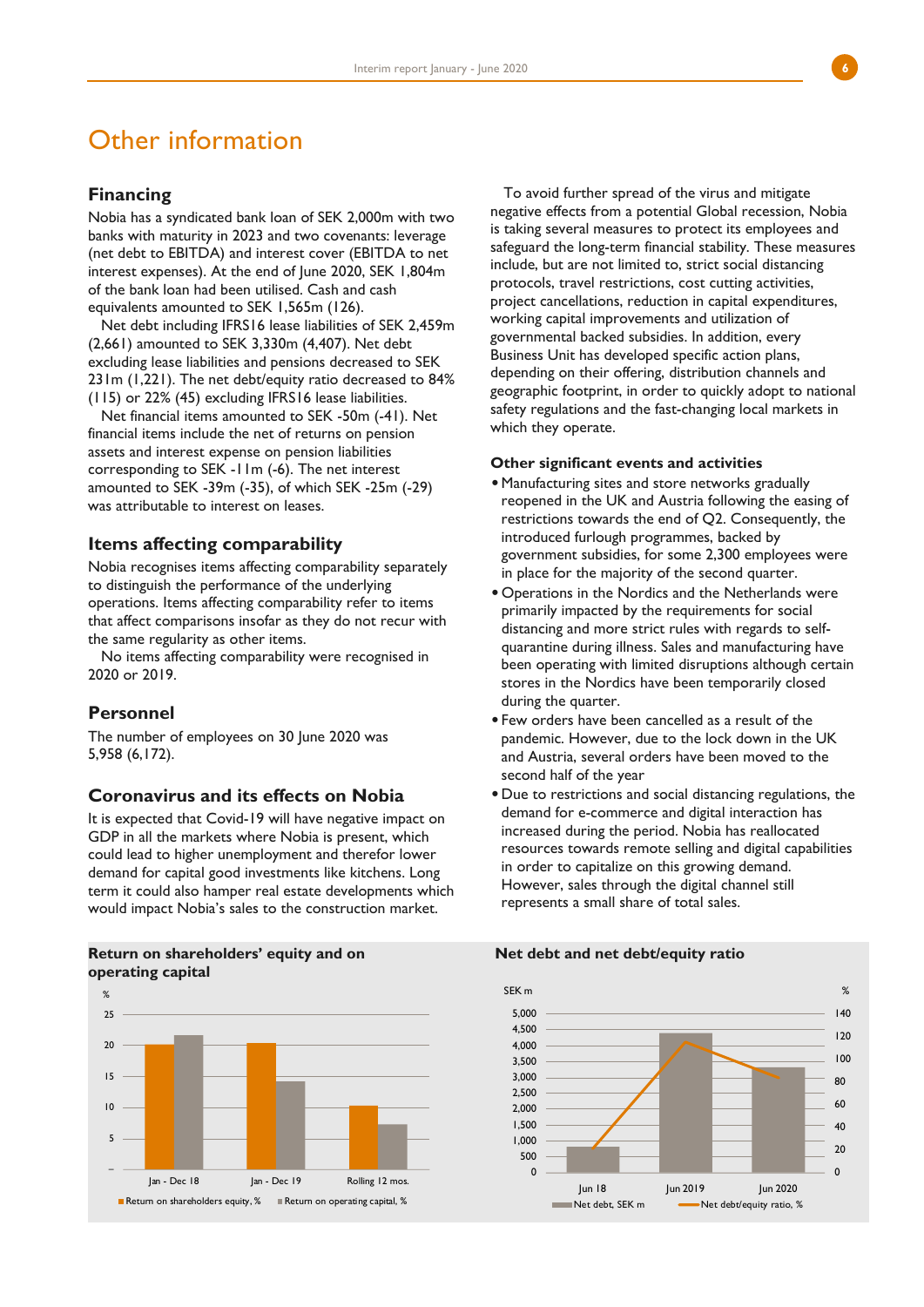- •Few deliveries from key suppliers have been delayed or cancelled as a result of corona. Nobia will continue to be in dialogue with key suppliers, evaluate alternative sourcing options and keep a larger safety stock of critical components to avoid disruptions in production.
- •Nobia has not experienced higher overdues or customer defaults during the period but recognise that the credit risk has increased on the back of the pandemic. To mitigate the higher risk, Nobia has strengthened the cash collection process and applies a conservative valuation methodology, which results in increased provisions for eventual customer defaults in accordance with IFRS9.
- •In order to avoid substantial lay-offs on the back of the sales decline, Nobia has received governmental furlough subsidies during the period, which are reflected in the Other income/expenses with total of SEK 124m (0) m for the Group, whereof UK SEK 105m (0) m, Austria SEK 13 (0) m and Sweden SEK 3 (0) m. Less than 600 employees remained on furlough at the end of June 2020, compared with around 3,000 at the end of March.
- •Nobia has temporarily cut down on all non-essential capital expenditures to preserve cash during the period. All investments planned for 2020 have been reevaluated.
- •Nobia applies the amendment to IFRS16 Leases Covid-19-Related Rent Concessions. The relief provided by the amendment means that modification calculation for rent reductions that are a direct consequence of Covid-19 do not need to be performed. No material effect regarding the rent reductions has been reported in the income statement for the period.
- •Nobia has performed several internal stress tests, including impairment tests involving scenarios that the Group is potentially facing.
- •Nobia's financial position and balance sheet strengthened during the quarter, with available cash and unused credit facilities approximately SEK 2.0 billion by the end of June.

## **Reorganization and restructuring for increased efficiency**

In line with the Nobia strategy to target growth, structural efficiency, people engagement and becoming a sustainability and design leader, the Group is making organizational changes. The new organisation, effective as of 1 September 2020, will enable stronger regional accountability, faster decision making and improved speed of execution. The new organisation will consist of three regions responsible for selling, marketing and servicing customers ‐ the Nordic region, the UK region and the Central Europe region, and a Group‐wide Product Supply function. As a result, the Nordic region will become a pan‐Nordic commercial region headed by Ole Dalsbø, whereas in the past it was organised on a country basis. In the UK Peter Kane will step down after 36 years of service at Nobia and be replaced by Dan Carr as Head of Commercial Region UK on an acting basis. The

reorganization will not affect the reporting of Nobia's operating segments.

In connection with the reorganisation the UK region is implementing measures to increase efficiency which will impact around 240 employees across the UK store network and supply chain. Furthermore, in the Nordic region, Nobia will continue recent years' migration from operating own kitchen specialist stores to a franchise‐ based distribution model, which results in an impairment of assets.

Earnings for the second quarter 2020 have been charged with restructuring cost totalling SEK 93m, of which SEK 22m is noncash. SEK 51m relates to the UK, SEK 27m to Group-wide costs and SEK 15m to the Nordic region.

## **Changes in Group Management**

Following the introduction of the new organisation, group management will as of 1 September comprise Jon Sintorn (President and CEO), Kristoffer Ljungfelt (CFO and acting CIO), Dan Josefsberg (EVP Customer Experience, Marketing & Communication), Ola Carlsson (EVP Product Supply), Thomas Myringer (EVP People & Culture), Ole Dalsbø (EVP Commercial region Nordic) and Dan Carr (Acting EVP Commercial Region UK).

Cecilia Forzelius has been appointed new EVP People & Culture and will succeed Thomas Myringer as of 1 September. Cecilia most recently held the position as Chief People Officer at Transcom, and before that various HR-roles at Transcom, Skandia and Telia.

## **Annual General Meeting**

Nobia's Annual General Meeting 2020 (AGM) was held in Stockholm on Tuesday, 5 May. The AGM resolved to adopt all proposals, including appropriation of profits, meaning that no dividend is paid for the financial year 2019 and the election of and fees to Board members and auditors. Further information regarding decisions and proposals at the AGM is available on Nobia's website: http://www.nobia.com/agm2020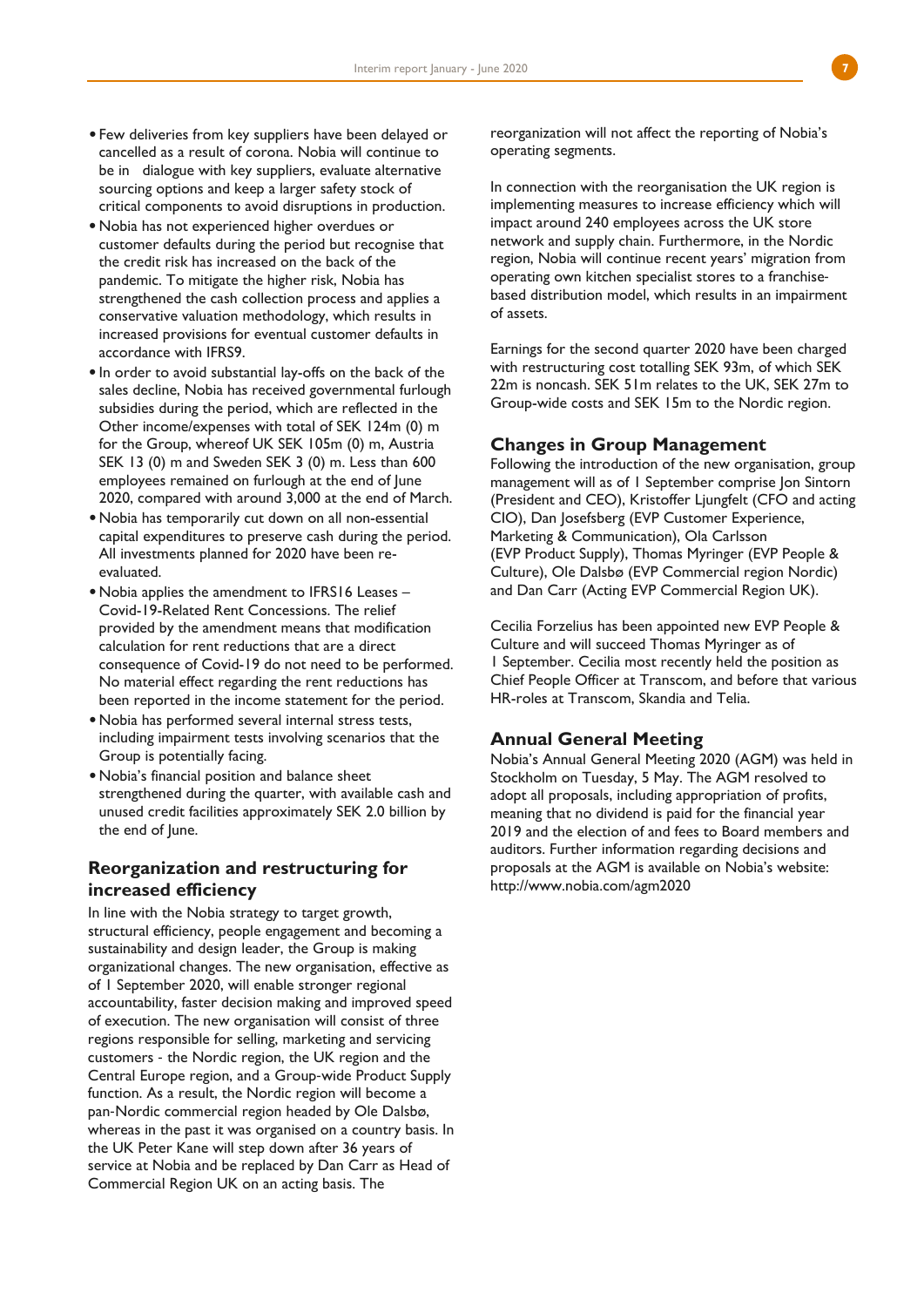## **Significant risks**

Nobia has a model for risk management, which aims to identify, control and manage risks. The identified risks and how they are managed are reported to the Nobia Board of Directors on a regular basis.

Nobia's financing and management of financial risks is centralised within the Nobia finance function and is conducted on the basis of a finance policy established by the Board of Directors. Financial risks refer primarily to currency exchange rates, interest rates, financing, tax and credit risks. In the ordinary course of business, the Group is exposed to legal risks such as commercial, product liability and other disputes and provides for them as appropriate.

Whilst it is not possible to predict the full implications of Brexit, the Group continues to review impacts, as it is considered to be material for the Group. The demand for Nobia's products is affected by changes in the customers' investment and production levels. A general economic downturn, a widespread financial crisis and other macroeconomic disturbances may, directly or indirectly, affect the Group negatively both in terms of revenues and profitability.

The major risks to Nobia's operations due to the corona pandemic is continued or new close downs of manufacturing, continued or more severe restrictions on social distancing, and lower demand for kitchens following a potential economic downturn affecting both the buying power of retail customers and a slowdown of building and renovating projects. The extent of the impact of the Corona pandemic on Nobia's business will continue to depend on numerous evolving factors that are difficult to accurately predict. These include the duration and scope of the pandemic, economic conditions during and after the pandemic, governmental actions that have been taken, or may be taken in the future, in response to the pandemic, and changes in consumer behaviour in response to the pandemic.

For a more detailed description of Nobia's risks and uncertainties, as well as risk management, refer to pages 52-58 in the 2019 Annual Report and "Coronavirus and its effects on Nobia" on page 6 in this interim report.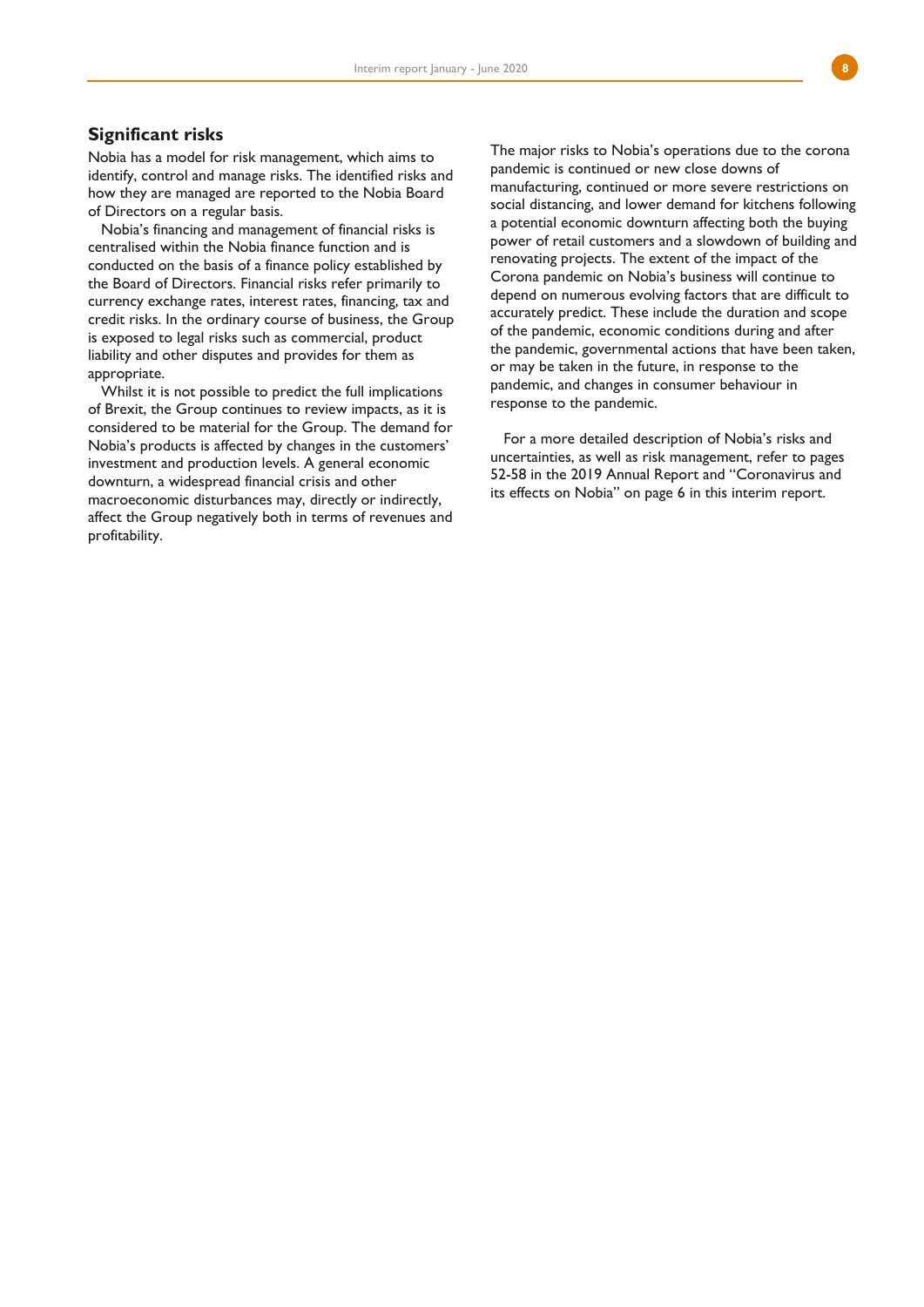The Board of Directors and CEO assure that this six-month report provides a fair view of the Parent Company's and the Group's operations, financial position and profits, and describes the material risks and uncertainties facing the Parent Company and the companies included in the Group.

Stockholm, 20 July 2020

Nora Førisdal Larssen *Chair*

George Adams *Board member*

Jan Svensson *Board member*

Carsten Rasmussen *Board member*

Marlene Forsell *Board member*

Arja Taaveniku *Board member*

Jon Sintorn *President & CEO*

Per Bergström *Employee representative*

Therese Asthede *Employee representative*

This interim report has not been subject for review by the Group's auditors.

Nobia AB, Corporate Registration Number 556528-2752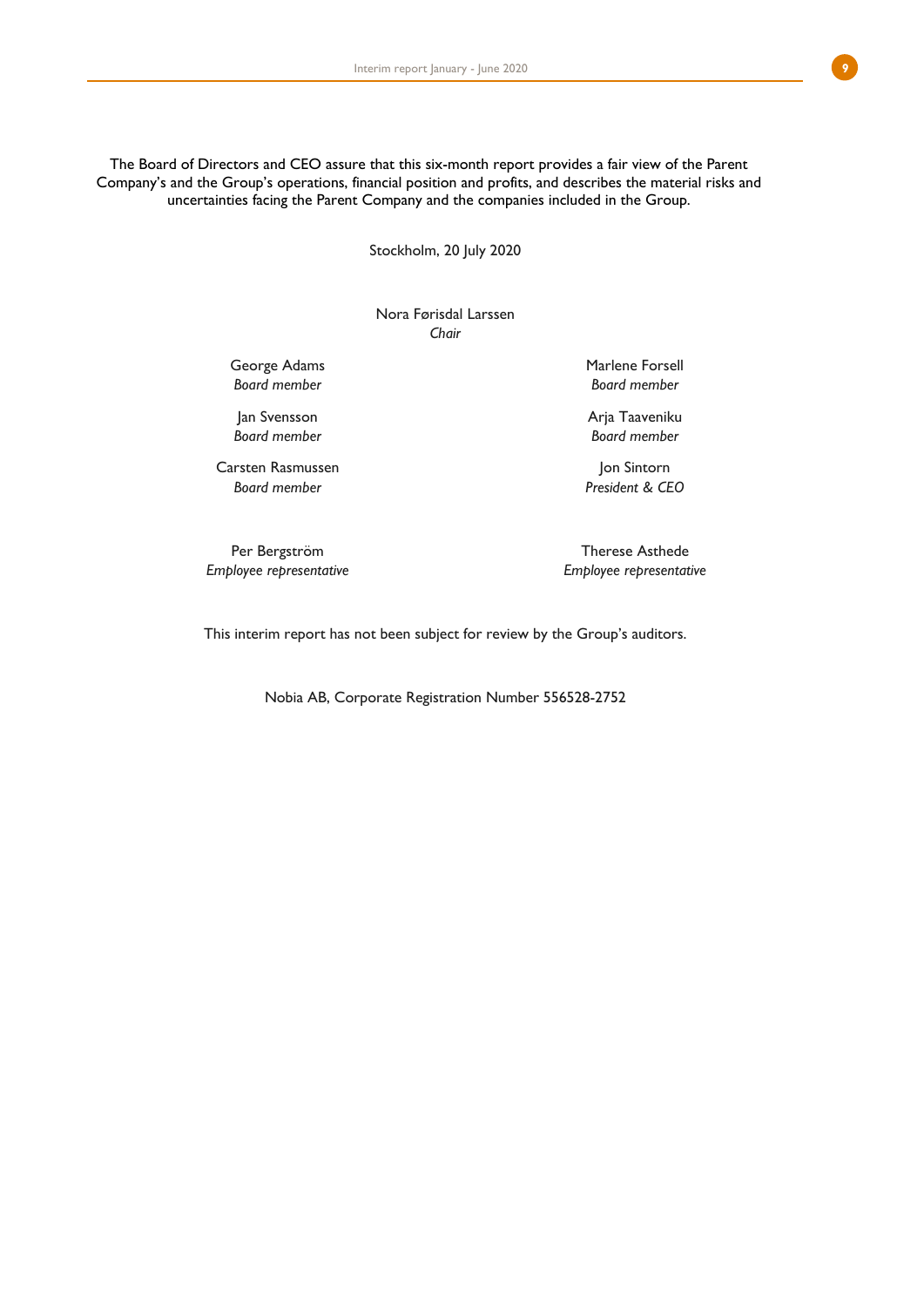# Condensed consolidated income statement

|                                                                  |          | Q <sub>2</sub> |          | Jan - Jun | Jan - Dec | 12 months |  |
|------------------------------------------------------------------|----------|----------------|----------|-----------|-----------|-----------|--|
| SEK <sub>m</sub>                                                 | 2019     | 2020           | 2019     | 2020      | 2019      | rolling   |  |
| Net sales                                                        | 3.751    | 2.741          | 7.220    | 6.186     | 13.930    | 12.896    |  |
| Cost of goods sold                                               | $-2,286$ | $-1,875$       | $-4,438$ | $-4,044$  | $-8,625$  | $-8,231$  |  |
| <b>Gross profit</b>                                              | 1,465    | 866            | 2,782    | 2,142     | 5,305     | 4,665     |  |
| Selling and administrative expenses                              | $-1,094$ | $-1,086$       | $-2,170$ | $-2,226$  | $-4,293$  | $-4,349$  |  |
| Other income/expenses                                            | 20       | 177            | 39       | 175       | 120       | 256       |  |
| Operating profit                                                 | 391      | $-43$          | 651      | 91        | 1,132     | 572       |  |
| Net financial items                                              | $-17$    | $-29$          | $-41$    | $-50$     | -93       | $-102$    |  |
| Profit after financial items                                     | 374      | $-72$          | 610      | 41        | 1,039     | 470       |  |
| Tax                                                              | $-84$    | 16             | $-137$   | -9        | $-229$    | $-101$    |  |
| Profit after tax                                                 | 290      | $-56$          | 473      | 32        | 810       | 369       |  |
| Total profit attributable to:                                    |          |                |          |           |           |           |  |
| Parent Company shareholders                                      | 290      | $-56$          | 473      | 32        | 810       | 369       |  |
|                                                                  |          |                |          |           |           |           |  |
| Total depreciation                                               | $-210$   | $-215$         | $-416$   | $-431$    | $-838$    | $-853$    |  |
| Total impairment                                                 |          | $-21$          |          | $-21$     | 3         | $-19$     |  |
| Gross margin, %                                                  | 39.1     | 31.6           | 38.5     | 34.6      | 38.1      | 36.2      |  |
| Operating margin, %                                              | 10.4     | $-1.6$         | 9.0      | 1.5       | 8.1       | 4.4       |  |
| Return on operating capital, %                                   |          |                |          |           | 14.2      | 7.3       |  |
| Return on shareholders equity, %                                 |          |                |          |           | 20.4      | 10.3      |  |
| Earnings per share before dilution, SEK                          | 1.72     | $-0.33$        | 2.80     | 0.19      | 4.80      | 2.19      |  |
| Earnings per share after dilution, SEK                           | 1.71     | $-0.33$        | 2.80     | 0.19      | 4.79      | 2.18      |  |
| Number of shares at period end before dilution, 000s             | 168.687  | 168.853        | 168.687  | 168.853   | 168,853   | 168.853   |  |
| Average number of shares before dilution, 000s'                  | 168.687  | 168.853        | 168.687  | 168.853   | 168,770   | 168.853   |  |
| Number of shares after dilution at period end, 000s <sup>1</sup> | 169.068  | 169.290        | 169.068  | 169.257   | 169,328   | 169.287   |  |
| Average number of shares after dilution, 000s <sup>1</sup>       | 168.800  | 168.961        | 168.744  | 169.053   | 169,044   | 169.072   |  |

<sup>1)</sup> Excluding treasury shares.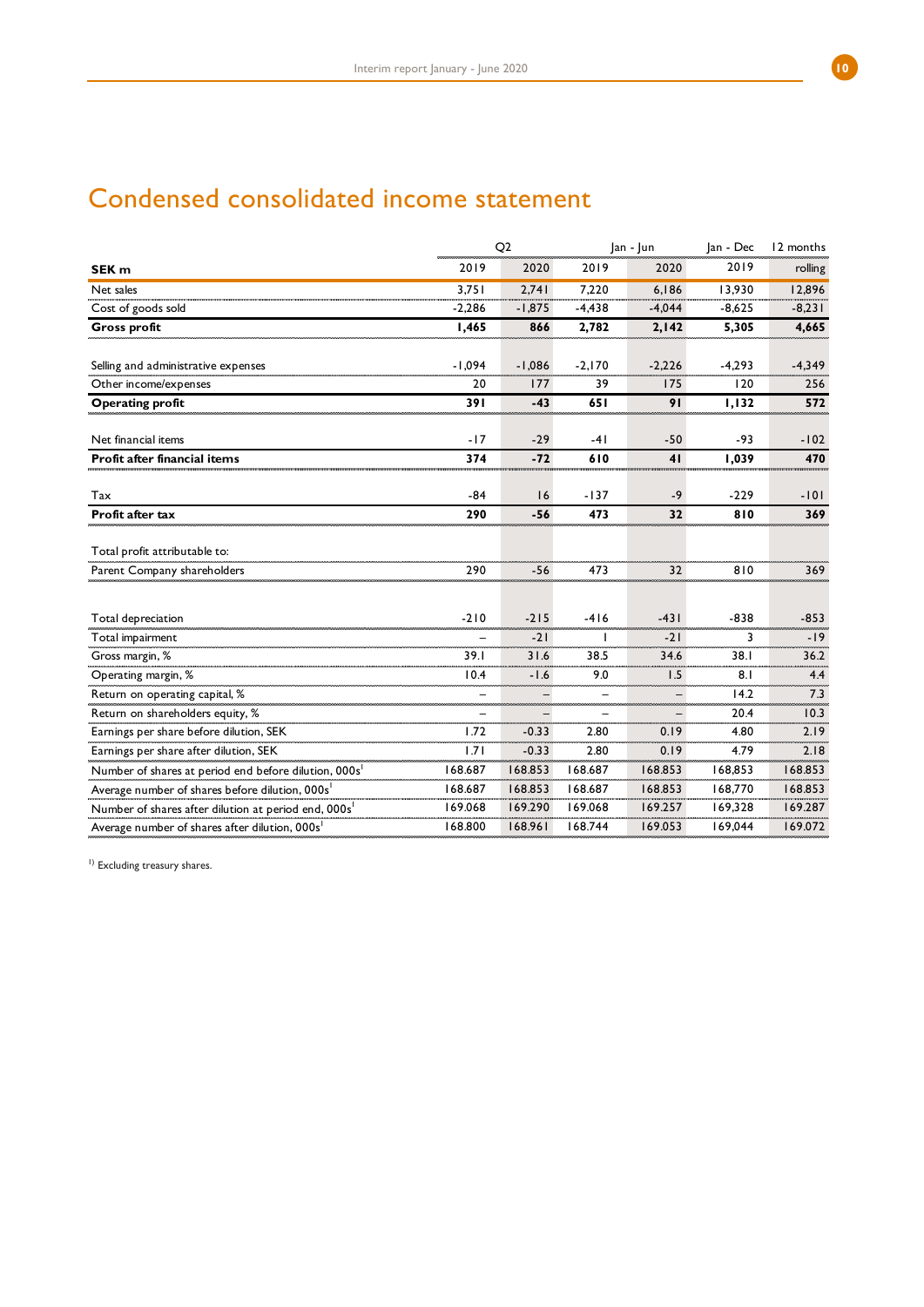# Consolidated statement of comprehensive income

| SEK <sub>m</sub>                                                 |       | Q <sub>2</sub> |       | $ an -  un $ | Jan - Dec  | 12 months |  |
|------------------------------------------------------------------|-------|----------------|-------|--------------|------------|-----------|--|
|                                                                  |       | 2020           | 2019  | 2020         | 2019       | rolling   |  |
| Profit after tax                                                 | 290   | $-56$          | 473   | 32           | 810        | 369       |  |
| Other comprehensive income                                       |       |                |       |              |            |           |  |
| Items that may be reclassified subsequently to profit or loss    |       |                |       |              |            |           |  |
| Exchange-rate differences attributable to translation of foreign | $-55$ | -334           | 166   | -191         | <b>241</b> |           |  |
| Cash flow hedges before tax                                      | 15    | $-28$          |       | 24           | $-19$      |           |  |
| Tax attributable to change in hedging reserve for the period     | -3    | 6              | 0     | $-5$         | 4          | - 1       |  |
|                                                                  | $-43$ | $-356$         | 167   | $-172$       | 226        | -113      |  |
| Items that will not be reclassified to profit or loss            |       |                |       |              |            |           |  |
| Remeasurements of defined benefit pension plans                  | 20    | $-219$         | $-34$ | $-190$       | 6          | $-150$    |  |
| Tax relating to remeasurements of defined benefit pension plans  | $-3$  | 37             | 6     | 32           | 0          | 26        |  |
|                                                                  | 17    | $-182$         | $-28$ | $-158$       | 6          | $-124$    |  |
| Other comprehensive income                                       | $-26$ | $-538$         | 139   | $-330$       | 232        | $-237$    |  |
| Total comprehensive income                                       | 264   | $-595$         | 612   | $-298$       | 1,042      | 132       |  |
| Total comprehensive income attributable to:                      |       |                |       |              |            |           |  |
| Parent Company shareholders                                      | 264   | $-595$         | 612   | $-298$       | 1.042      | 132       |  |

<sup>1)</sup> Reversal recognized in profit and loss amounts to a positive SEK 15m (neg: 3). New provision amounts to a positive SEK 10m (pos: 4). (Jan-Dec 2019: pos: 15)  $^{2)}$  Reversal recognized in profit and loss amounts to a negative SEK 3m (pos: 1). New provision amounts to a negative SEK 2m (neg: -1). (Jan-Dec 2019: neg: 3)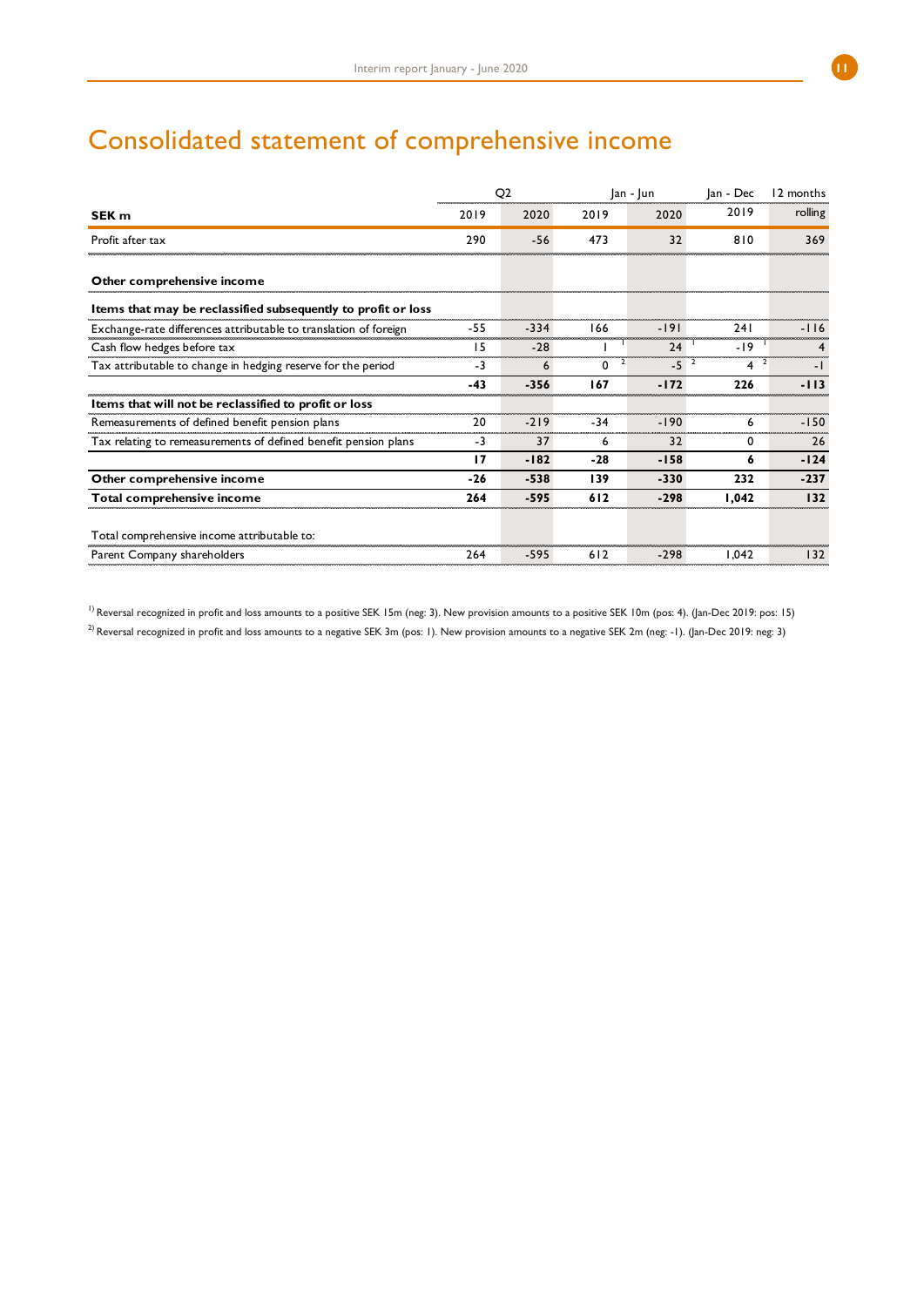# Condensed consolidated balance sheet

|                                                                                                  | 30 Jun | 31 Dec |          |
|--------------------------------------------------------------------------------------------------|--------|--------|----------|
| SEK <sub>m</sub>                                                                                 | 2019   | 2020   | 2019     |
| <b>ASSETS</b>                                                                                    |        |        |          |
| Goodwill                                                                                         | 2,983  | 2,933  | 3,042    |
| Other intangible fixed assets                                                                    | 167    | 182    | 232      |
| Tangible fixed assets                                                                            | 1,561  | 1,553  | 1,641    |
| Right-of-use assets                                                                              | 2,742  | 2,485  | 2,549    |
| Long-term receivables, interest-bearing (IB)                                                     | 3      | 2      | 2        |
| Long-term receivables                                                                            | 58     | 98     | 103      |
| Deferred tax assets                                                                              | 79     | 94     | 72       |
| <b>Total fixed assets</b>                                                                        | 7,593  | 7,347  | 7,641    |
|                                                                                                  |        |        |          |
| Inventories                                                                                      | 1,108  | 1,040  | I, I45   |
|                                                                                                  |        |        |          |
| Accounts receivable                                                                              | 1,767  | 1,384  | 1,371    |
| Current receivables, interest-bearing (IB)                                                       |        | 7      |          |
| Other receivables                                                                                | 46 I   | 385    | 428      |
| <b>Total current receivables</b>                                                                 | 2,229  | 1,776  | 1,803    |
|                                                                                                  |        |        |          |
|                                                                                                  |        | 1,565  | 257      |
| Cash and cash equivalents (IB)                                                                   | 126    |        | 3,205    |
| <b>Total current assets</b>                                                                      | 3,463  | 4,381  |          |
| <b>Total assets</b>                                                                              | 11,056 | 11,728 | 10,846   |
| <b>SHAREHOLDERS' EQUITY AND LIABILITIES</b>                                                      |        |        |          |
| Share capital                                                                                    | 57     | 57     | 57       |
| Other capital contributions                                                                      | 1.493  | 1,501  | 1,497    |
| Reserves                                                                                         | -4     | $-117$ | 55       |
|                                                                                                  | 2,297  | 2,542  | 2,668    |
| Profit brought forward<br>Total shareholders' equity attributable to Parent Company shareholders | 3,843  | 3,983  | 4,277    |
|                                                                                                  |        |        |          |
| Total shareholders' equity                                                                       | 3,843  | 3,983  | 4,277    |
|                                                                                                  |        |        |          |
| Provisions for pensions (IB)                                                                     | 525    | 640    | 473      |
| Other provisions                                                                                 | 35     | 56     | 37       |
| Deferred tax liabilities                                                                         | 51     | 54     | 49       |
| Lease liabilities, interest-bearing (IB)                                                         | 2,287  | 2,041  | 2,113    |
| Other long-term liabilities, interest-bearing (IB)                                               | 1.289  | 1,805  | 1.134    |
| Other long-term liabilities, non interest-bearing                                                | 32     |        | 33       |
| Total long-term liabilities                                                                      | 4,219  | 4,597  | 3,839    |
|                                                                                                  |        |        |          |
| Current lease liabilities, interest-bearing (IB)                                                 | 374    | 418    | 362      |
| Other current liabilities, interest-bearing (IB)                                                 | 62     |        | 0        |
| Current liabilities and provisions                                                               | 2,558  | 2,730  | 2,368    |
| <b>Total current liabilities</b>                                                                 | 2,994  | 3,148  | 2,730    |
| Total shareholders' equity and liabilities                                                       | 11,056 | 11,728 | 10,846   |
|                                                                                                  |        |        |          |
| <b>BALANCE-SHEET RELATED KEY RATIOS</b>                                                          |        |        |          |
| Equity/assets ratio, %                                                                           | 35     | 34     | 39<br>89 |
| Debt/equity ratio, %                                                                             | 115    | 84     |          |
| Net debt, closing balance, SEK m                                                                 | 4,407  | 3,330  | 3,819    |
| Operating capital, closing balance, SEK m                                                        | 8,250  | 7,313  | 8,096    |
| Capital employed, closing balance, SEK m                                                         | 8,380  | 8,887  | 8,359    |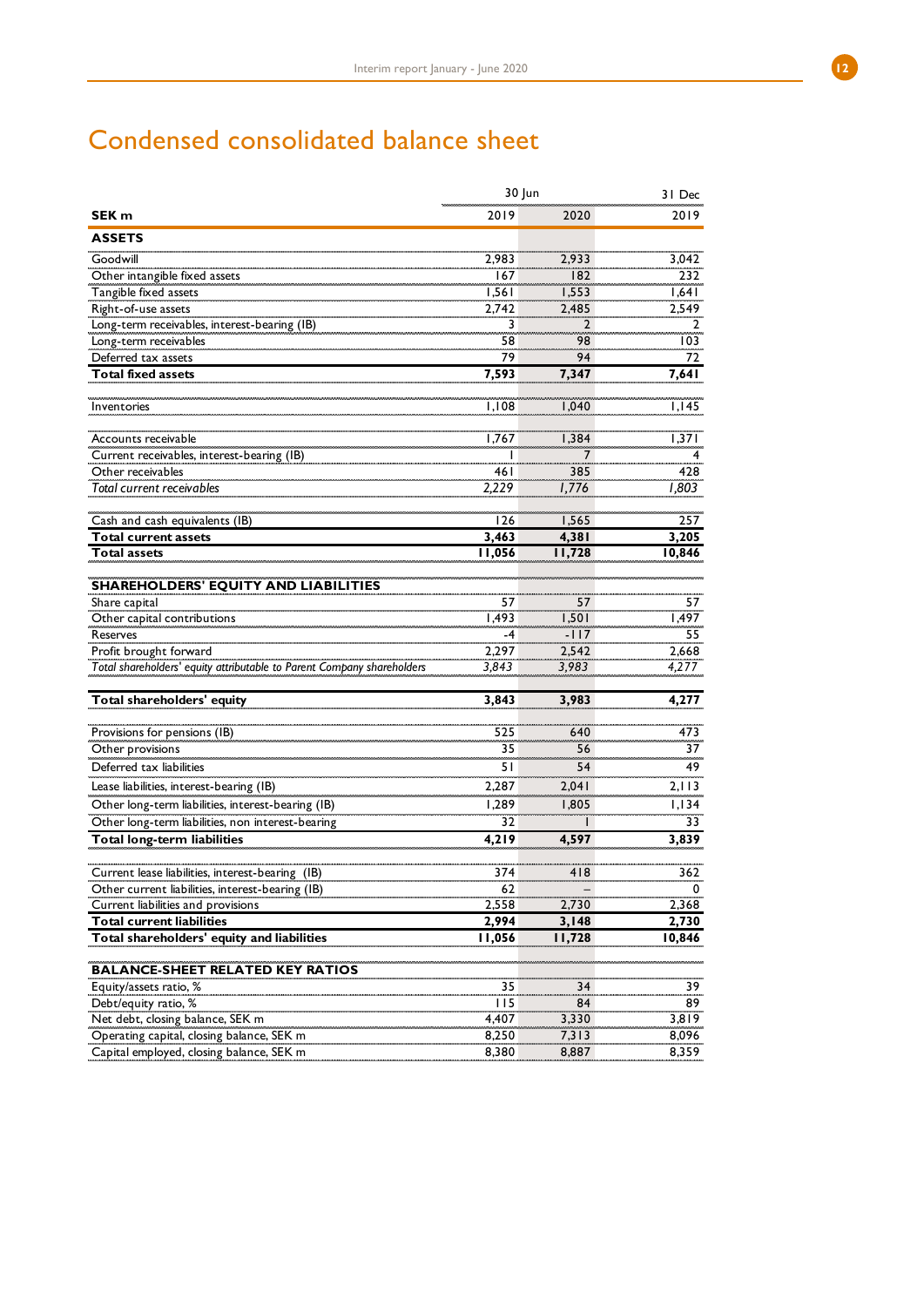# Statement of changes in consolidated shareholders' equity

|                                                | Attributable to Parent Company shareholders |               |                                   |                     |                   |                   |
|------------------------------------------------|---------------------------------------------|---------------|-----------------------------------|---------------------|-------------------|-------------------|
|                                                |                                             |               | Exchange-rate<br>differences      |                     |                   | Total             |
|                                                | Share                                       | Other capital | attributable to<br>translation of | Cash-flow<br>hedges | Profit<br>brought | share-<br>holders |
| SEK <sub>m</sub>                               | capital                                     | contributions | foreign operations                | after tax           | forward           | equity            |
| Opening balance, I January 2019                | 57                                          | 1,484         | $-173$                            | 2                   | 2,527             | 3,897             |
| Profit for the period                          |                                             |               |                                   |                     | 473               | 473               |
| Other comprehensive income for the period      |                                             |               | 166                               |                     | $-28$             | 139               |
| Total comprehensive income for the period      |                                             |               | 166                               |                     | 445               | 612               |
| Dividend                                       |                                             |               |                                   |                     | $-675$            | $-675$            |
| Treasury share reissued                        |                                             | 9             |                                   |                     |                   | 9                 |
| Allocation of share saving schemes             |                                             | 0             |                                   |                     |                   | $\Omega$          |
| Closing balance, 30 Jun 2019                   | 57                                          | 1,493         | $-7$                              | 3                   | 2,297             | 3,843             |
| Opening balance, I January 2020                | 57                                          | 1.497         | 68                                | $-13$               | 2.668             | 4,277             |
| Profit for the period                          |                                             |               |                                   |                     | 32                | 32                |
| Other comprehensive income/loss for the period |                                             |               | -191                              | 19                  | $-158$            | $-330$            |
| Total comprehensive income for the period      |                                             |               | -191                              | 19                  | $-126$            | $-298$            |
| Allocation of share saving schemes             |                                             | 4             |                                   |                     |                   | 4                 |
| Closing balance, 30 June 2020                  | 57                                          | 1,501         | $-123$                            | 6                   | 2,542             | 3,983             |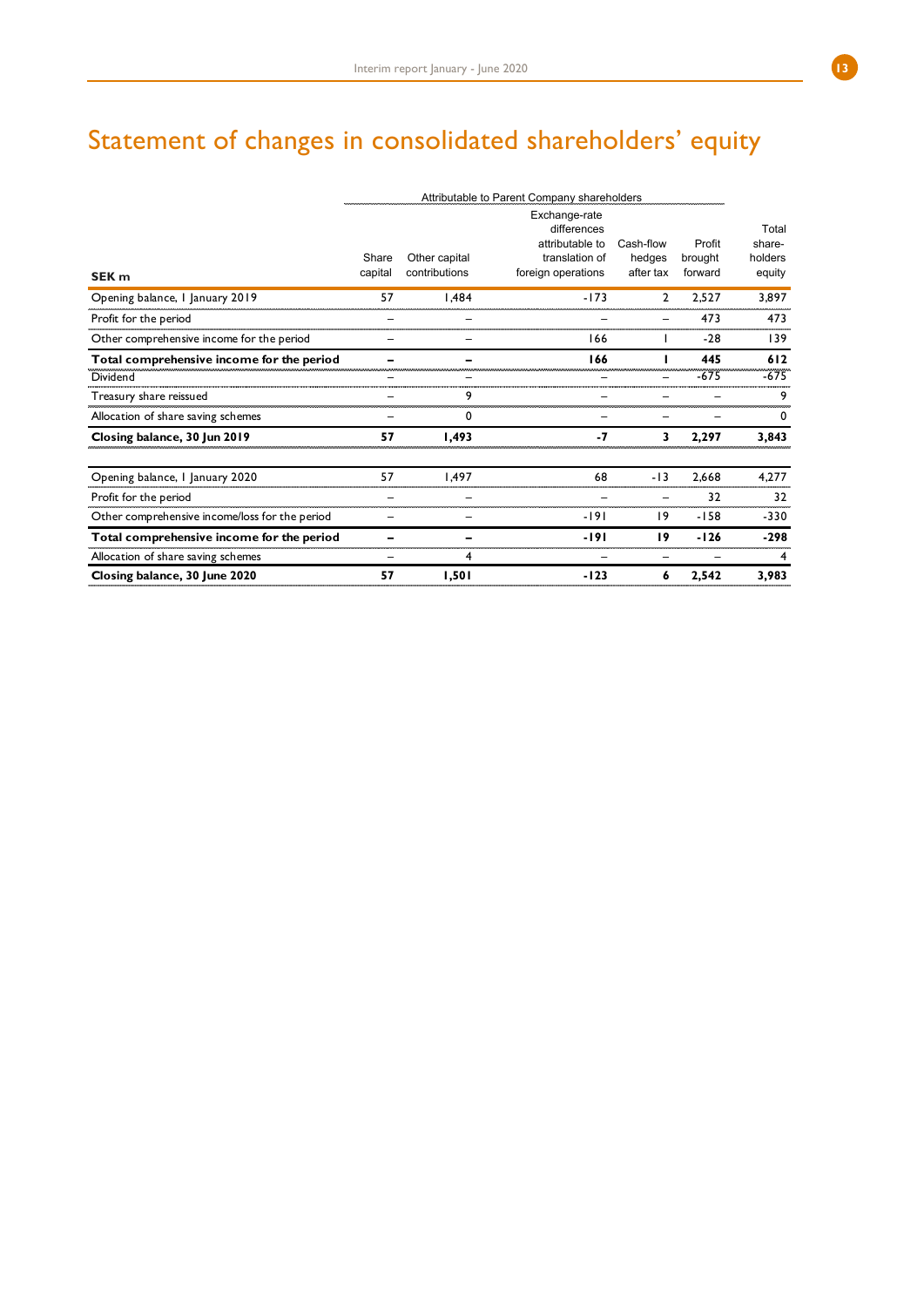# Condensed consolidated cash-flow statement

|                                                        |              | Q2             |                | Jan - Jun    |                     | 12 months   |
|--------------------------------------------------------|--------------|----------------|----------------|--------------|---------------------|-------------|
| SEK <sub>m</sub>                                       | 2019         | 2020           | 2019           | 2020         | 2019                | rolling     |
| Operating activities                                   |              |                |                |              |                     |             |
| Operating profit                                       | 391          | $-43$          | 651            | 91           | 1,132               | 572         |
| Depreciation/Impairment                                | 210          | 236            | 415            | $452^{2}$    | 835 $35$            | 872         |
| Adjustments for non-cash items                         | $-8$         | $\overline{4}$ | $\overline{2}$ | 3            | 29                  | 30          |
| Tax paid                                               | $-43$        | 12             | $-143$         | $-13$        | $-305$              | $-175$      |
| Change in working capital                              | $-243$       | 537            | $-304$         | 500          | -58                 | 746         |
| Cash flow from operating activities                    | 307          | 746            | 621            | 1,033        | 1,633               | 2,045       |
| Investing activities                                   |              |                |                |              |                     |             |
| Investments in fixed assets                            | $-57$        | $-33$          | $-137$         | $-116$       | $-465$              | $-444$      |
| Other items in investing activities                    | -6           | 3              | I              | П            | $\mathbf{L}$        | 21          |
| Interest received                                      | I            | $-10$          | I              | $\mathbf{0}$ | ı                   | $\mathbf 0$ |
| Change in interest-bearing assets                      | $\mathbf 0$  | 38             | 31             | $-3$         | 29                  | -5          |
| Cash flow from investing activities                    | $-62$        | $-2$           | $-104$         | $-108$       | $-424$              | $-428$      |
| Total cashflow from operating and                      |              |                |                |              |                     |             |
| investing activities                                   | 245          | 744            | 517            | 925          | 1,209               | 1,617       |
|                                                        |              |                |                |              |                     |             |
| <b>Financing activities</b>                            |              |                |                |              |                     |             |
| Interest paid                                          | $-19$        | -8             | $-37$          | $-35$        | $-70$               | -68         |
| Change in interest-bearing liabilities                 | 333          | -80            | 127            | $454^{5}$    | $-386$ <sup>6</sup> | -59         |
| Treasury share reissued                                | 9            |                | 9              |              | 9                   |             |
| Dividend                                               | $-675$       |                | $-675$         |              | $-675$              |             |
| Cash flow from financing activities                    | $-352$       | -88            | $-576$         | 419          | $-1, 122$           | $-127$      |
| Cash flow for the period excluding exchange-rate       |              |                |                |              |                     |             |
| differences in cash and cash equivalents               | $-107$       | 656            | -59            | 1,344        | 87                  | 1,490       |
| Cash and cash equivalents at beginning of the period   | 222          | 958            | 128            | 257          | 128                 | 126         |
| Cash flow for the period                               | $-107$       | 656            | -59            | 1,344        | 87                  | 1,490       |
| Exchange-rate differences in cash and cash equivalents | $\mathbf{L}$ | -49            | 57             | $-36$        | 42                  | $-51$       |
| Cash and cash equivalents at period-end                | 126          | 1,565          | 126            | 1,565        | 257                 | 1,565       |

1) Reversal of impairment amounted to SEK 1m and pertained to equipment, tools, fixtures and fittings.

2) Impairments during the period amounted to SEK 21m and pertained to other intangible assets.

3) Reversal of impairment amounted to SEK 3m and pertained to equipment, tools, fixtures and fittings by SEK 1m and kitchen displays by SEK 2m.

4) No repayment or raising of loans has been done during the period. Amortisation of leasing amounted to SEK 234m.

5) Net of repayment and raising of loans amounted to SEK 671m. Amortisation of leasing amounted to SEK 205m.

6) Net of repayment and raising of loans amounted to SEK 240m. Amortisation of leasing amounted to SEK 475m.

| Operating Cash flow *                                   |      | Q2    |        | Jan - Jun |        | 12 months |
|---------------------------------------------------------|------|-------|--------|-----------|--------|-----------|
| SEK <sub>m</sub>                                        | 2019 | 2020  | 2019   | 2020      | 2019   | rolling   |
| Cash flow from operating activities                     |      |       |        |           |        |           |
|                                                         | 307  | 746   | 621    | 1.033     | 1.633  | 2,045     |
|                                                         |      |       |        |           |        |           |
| Investments in fixed assets                             | -57  | $-33$ | $-137$ | $-116$    | $-465$ | -444      |
| Other items in investing activities                     | -6   |       |        |           |        | 21        |
| Operating cash flow before acquisition/divestment of    | 244  | 716   | 485    | 928       | 1.179  | 1,622     |
| operations, interest, change in interest-bearing assets |      |       |        |           |        |           |

\* Alternative performance measure, refer to "Definitions".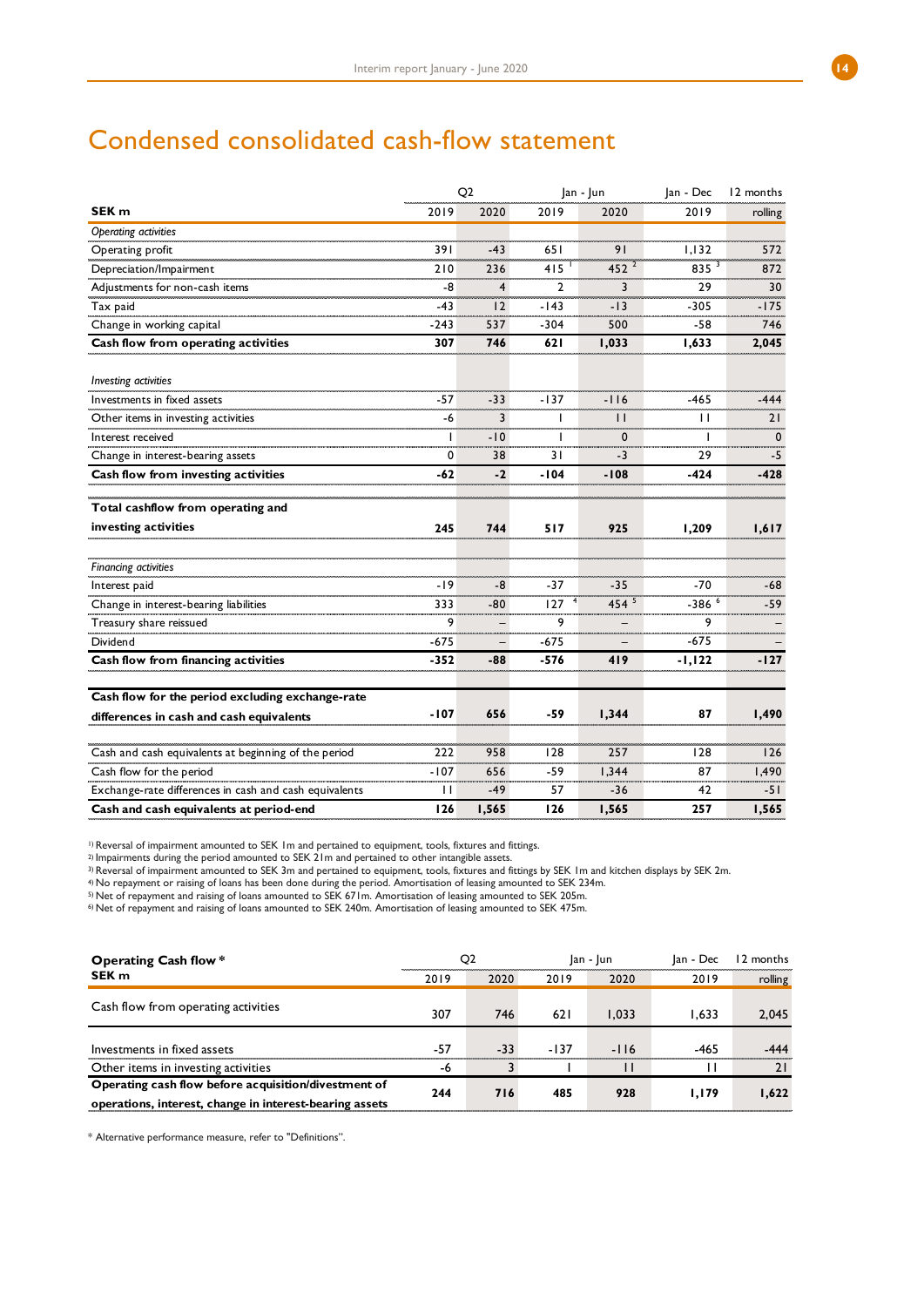# Analysis of net debt

|                                                                | Q <sub>2</sub> |        |        | $ an -  un $    | Jan - Dec | 12 months |  |
|----------------------------------------------------------------|----------------|--------|--------|-----------------|-----------|-----------|--|
| SEK <sub>m</sub>                                               | 2019           | 2020   | 2019   | 2020            | 2019      | rolling   |  |
| <b>Opening balance</b>                                         | 4,019          | 3,865  | 1.266  | 3,819           | 1.266     | 4,407     |  |
| OB leasing liabilities new accounting principle                |                |        | 2.716  |                 | 2.716     |           |  |
| New leasing contracts/Closed leasing contracts in advance, net | -16            | 80     | 91     | 264             | 1 I 5     | 288       |  |
| <b>Translation differences</b>                                 | $-13$          | $-144$ | 78     | $-62$           | 155       | 15        |  |
| Operating cash flow                                            | -244           | $-716$ | $-485$ | $-928$          | $-1.179$  | $-1.622$  |  |
| Interest paid, net                                             | 18             | 18     | 36     | 35              | 69        | 68        |  |
| Remeasurements of defined benefit pension plans                | $-20$          | 217    | 34     | 188             | -6        | 148       |  |
| Other change in pension liabilities                            | -3             | 10     |        | $\overline{14}$ | ۱7        | 26        |  |
| Treasury share reissued                                        | -9             |        | -9     |                 | -9        |           |  |
| Dividend                                                       | 675            |        | 675    | -               | 675       |           |  |
| <b>Closing balance</b>                                         | 4.407          | 3.330  | 4.407  | 3.330           | 3.819     | 3.330     |  |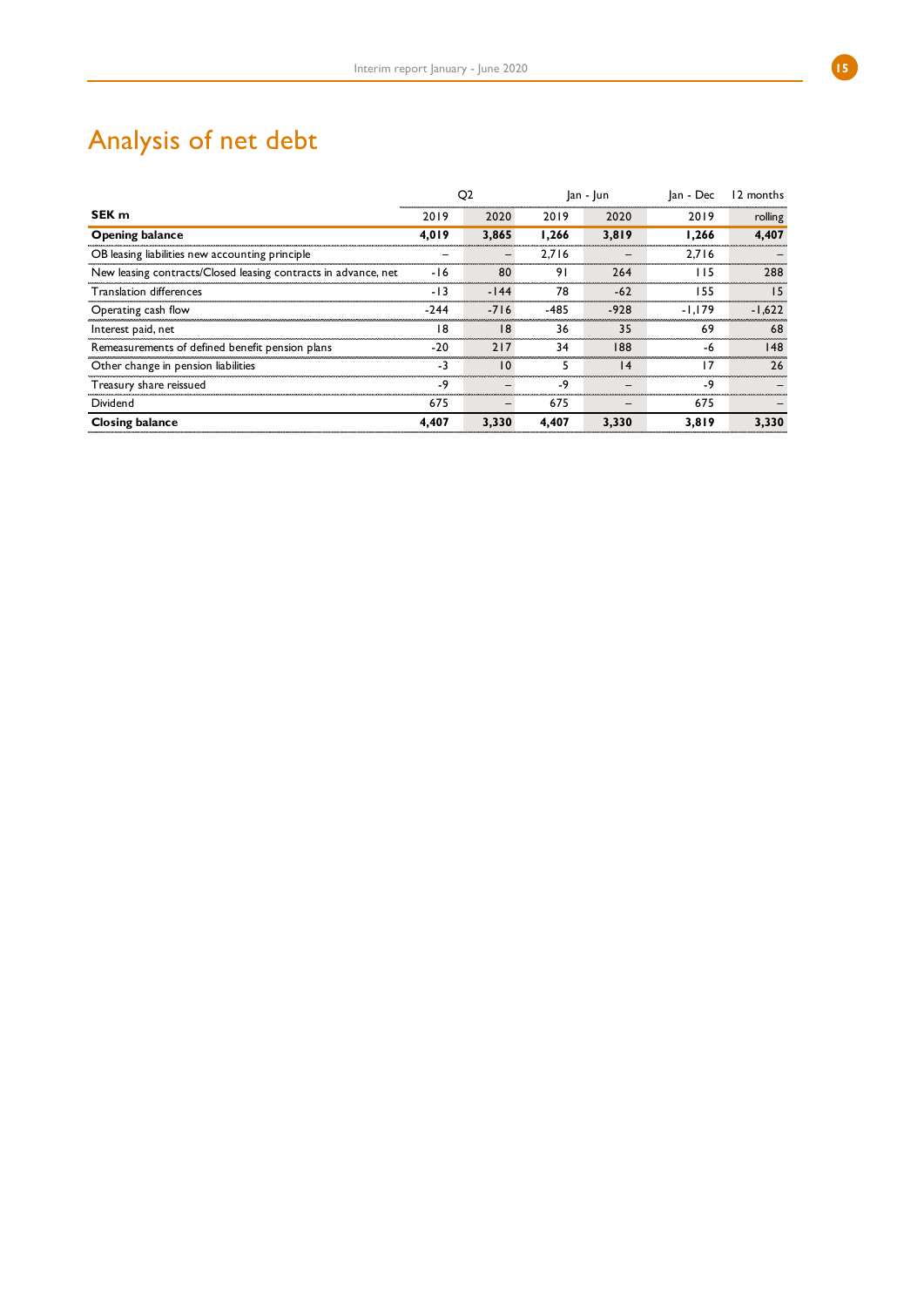## Note 1 – Accounting policies

This interim report has been prepared in accordance with IFRS, with the application of IAS 34 Interim Financial Reporting. For the Parent Company, accounting policies are applied in accordance with Chapter 9, Interim Reports, of the Swedish Annual Accounts Act. Nobia has applied the same accounting policies in this interim report as were applied in the 2019 Annual Report. A description of new accounting policies in their entirety is provided in the 2019 Annual Report.

## Note 2 – References

Segment information page 4. Loan and shareholder's equity transactions, page 6. Items affecting comparability, page 6. Net sales by product group, page 18.

## Note 3 – Financial instruments - fair value

Nobia's financial assets essentially comprise non-interest-bearing and interest-bearing receivables whereby cash flows only represent payment for the initial investment and, where applicable, for the time value and interest. These are intended to be held to maturity and are recognised at amortised cost, which is a reasonable approximation of fair value.

Financial liabilities are primarily recognised at amortised cost. Financial instruments measured at fair value in the balance sheet are currency forward contracts comprised of assets at a value of SEK 19 million (31 Dec 2019: 5) and liabilities at a value of SEK 9 million (31 Dec 2019: 24). These items are measured according to level 2 of the fair value hierarchy, meaning based on indirect observable market data. Nobia's financial instruments are measured at fair value and included in the balance sheet on the rows " Other receivables" and "Current liabilities".

## Note 4 – Related-party transactions

There is no sale and manufacturing of kitchens in the Parent Company. The Parent Company invoiced Group-wide services to subsidiaries in an amount of SEK 73 million (68) during the second quarter of 2020. The Parent Company's reported dividends from participations in Group companies totalled SEK 0 million (0).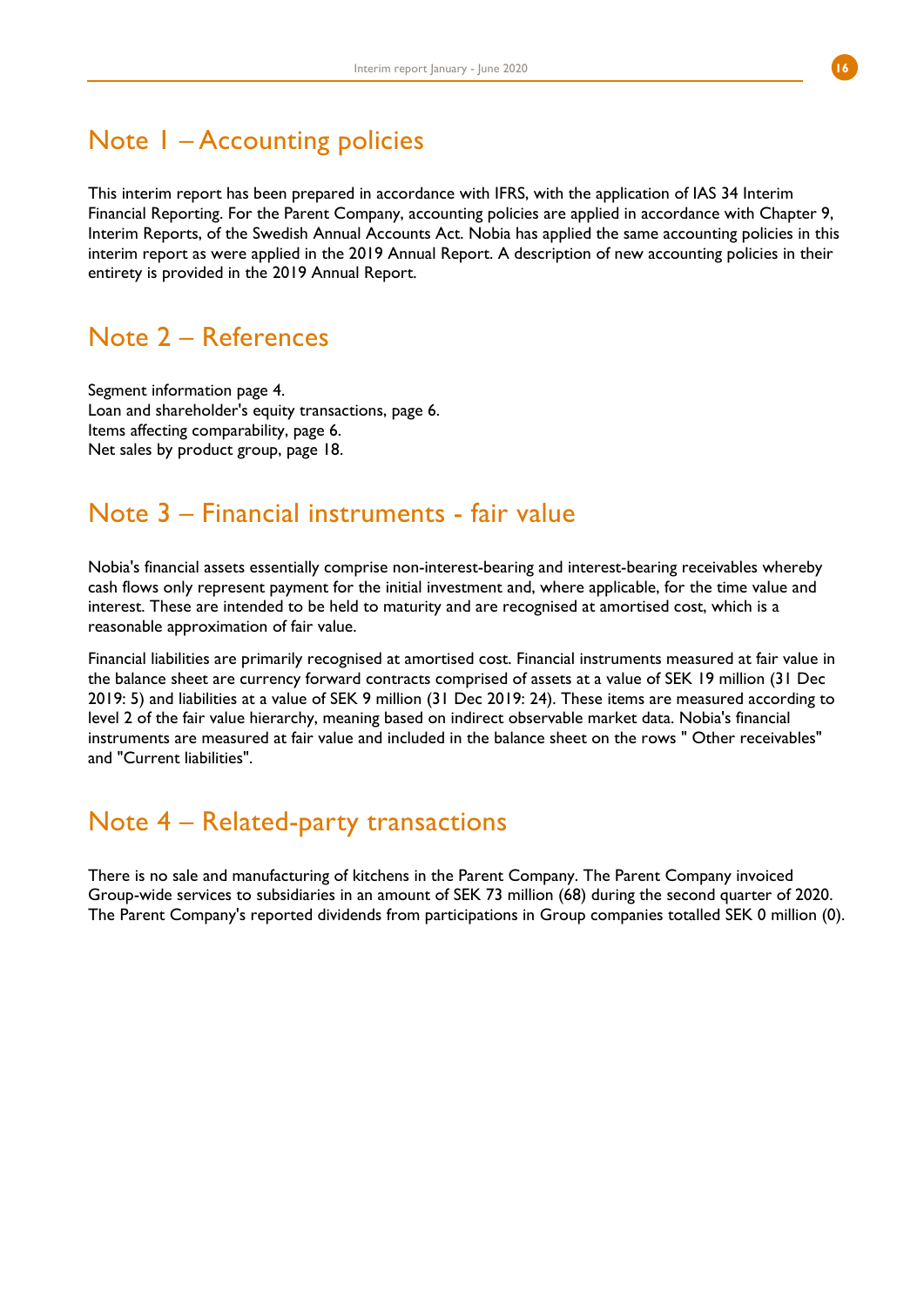# Parent Company

| <b>Condensed Parent Company income statement</b> |      |        | O2   |        |        |         | lan - Dec | 12 months |  |
|--------------------------------------------------|------|--------|------|--------|--------|---------|-----------|-----------|--|
| SEK <sub>m</sub>                                 | 2019 | 2020   | 2019 | 2020   | 2019   | rolling |           |           |  |
| Net sales                                        | 68   | 73     | 136  | 151    | 281    | 296     |           |           |  |
| Administrative expenses                          | -78  | -99    | -140 | $-227$ | -332   | $-419$  |           |           |  |
| Other operating income                           |      |        |      |        | 6      |         |           |           |  |
| Other operating expense                          |      | -4     |      | -5     | -4     |         |           |           |  |
| <b>Operating loss</b>                            | -9   | $-27$  |      | $-76$  | -49    | $-122$  |           |           |  |
| Profit from shares in Group companies            |      |        |      |        | 500    | 500     |           |           |  |
| Other financial income and expenses              |      | $-165$ | 85   | $-73$  | 70     | -88     |           |           |  |
| Profit/loss after financial items                | $-2$ | $-192$ | 82   | $-149$ | 521    | 290     |           |           |  |
| Group contribution received                      |      |        |      |        | 150    | 150     |           |           |  |
| Group contribution paid                          |      |        |      |        | $-187$ | $-187$  |           |           |  |
| Tax on profit/loss for the period                |      |        |      |        |        |         |           |           |  |
| Profit/loss for the period                       | -2   | $-192$ | 82   | $-149$ | 484    | 253     |           |           |  |

| Parent Company balance sheet                            | 30 jun             |          | 31 Dec      |
|---------------------------------------------------------|--------------------|----------|-------------|
| SEK <sub>m</sub>                                        | 2019               | 2020     | 2019        |
| <b>ASSETS</b>                                           |                    |          |             |
| <b>Fixed assets</b>                                     |                    |          |             |
| Tangible fixed assets                                   | 2                  | 30       | 29          |
| Shares and participations in Group companies            | 1,378              | 1,382    | 1,380       |
| Deferred tax assets                                     | 4                  | 5        | 6           |
| <b>Total fixed assets</b>                               | 1,384              | 1,417    | 1,415       |
| <b>Current assets</b>                                   |                    |          |             |
| Current receivables                                     |                    |          |             |
| Accounts receivable                                     | 5                  | 3        |             |
| Receivables from Group companies                        | 2,073              | 2,162    | 2,212       |
| Other receivables                                       | 50                 | 31       | 70          |
| Prepaid expenses and accrued income                     | 53                 | 109      | 84          |
| Cash and cash equivalents                               | 28                 | 651      | 158         |
| <b>Total current assets</b>                             | 2,209              | 2,956    | 2,525       |
| <b>Total assets</b>                                     | 3,593              | 4,373    | 3,940       |
| <b>SHAREHOLDERS' EQUITY, PROVISIONS AND LIABILITIES</b> |                    |          |             |
| Shareholders' equity                                    |                    |          |             |
| Restricted shareholders' equity                         |                    |          |             |
| Share capital                                           | 57                 | 57       | 57          |
| Statutory reserve                                       | 1,671              | 1,671    | 1,671       |
|                                                         | 1,728              | 1,728    | 1,728       |
| Non-restricted shareholders' equity                     |                    |          |             |
| Share premium reserve                                   | 52                 | 52       | 52          |
| Buy-back of shares                                      | $-92$              | $-82$    | $-82$       |
| Profit brought forward                                  | 821                | 1,311    | 823         |
| Profit/loss for the period                              | 82                 | $-149$   | 484         |
|                                                         | 863                | 1,132    | 1,277       |
| Total shareholders' equity                              | 2.591              | 2,860    | 3,005       |
|                                                         |                    |          |             |
| Long-term liabilities<br>Provisions for pensions        |                    |          |             |
| Deferred tax liabilities                                | 20                 | 21       | 21          |
|                                                         | 4                  | 5        | 5           |
| Long term interest-bearing liabilities                  | $\mathbf{I}$<br>25 | 21<br>47 | 22<br>48    |
| Total long-term liabilities                             |                    |          |             |
| <b>Current liabilities</b>                              |                    |          |             |
| Liabilities to credit institutes                        | 34                 |          |             |
| Other interest-bearing liabilities                      | $\mathbf{I}$       | 7        | 6           |
| Accounts payable                                        | 23                 | 31       | 44          |
| Liabilities to Group companies                          | 896                | 1,367    | 790         |
| Current tax liabilities                                 | 0                  |          | $\mathbf 0$ |
| Other liabilities                                       | 3                  | 29       | 29          |
| Accrued expenses and deferred income                    | 20                 | 32       | 18          |
| <b>Total current liabilities</b>                        | 977                | 1,466    | 887         |
| Total shareholders' equity, provisions and liabilities  | 3,593              | 4,373    | 3,940       |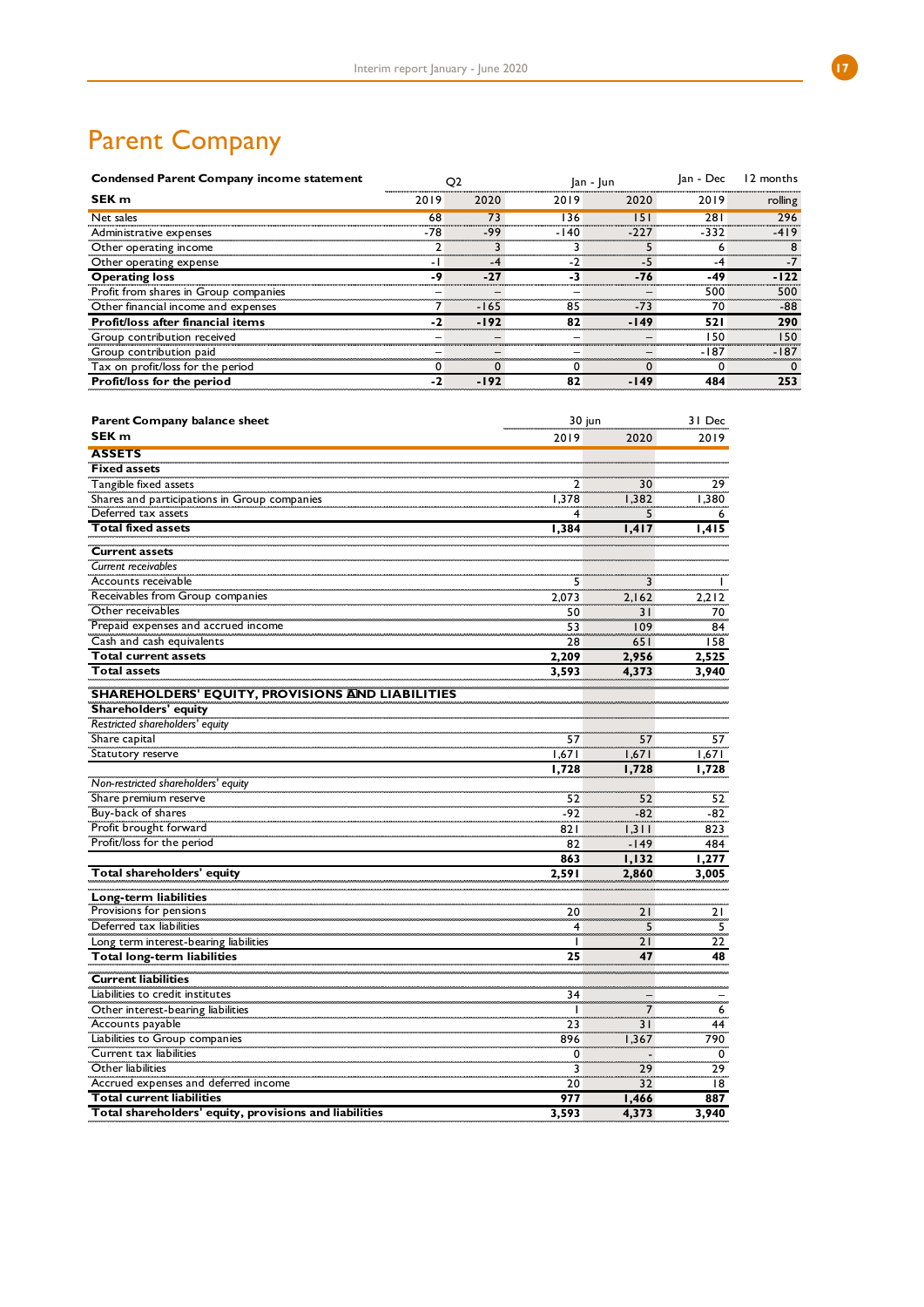# Comparative data per region

|                             |       | Q2             |       | Jan - Jun | Jan - Dec | 12 months   |
|-----------------------------|-------|----------------|-------|-----------|-----------|-------------|
| Net sales, SEK m            | 2019  | 2020           | 2019  | 2020      | 2019      | rolling     |
| Nordic                      | 1,870 | 1,804          | 3,594 | 3,543     | 6,753     | 6,702       |
| UK                          | 1,535 | 645            | 2,983 | 2,050     | 5,902     | 4,969       |
| Central Europe              | 346   | 292            | 643   | 593       | 1,275     | 1,225       |
| Group-wide and eliminations | 0     | 0              | 0     | 0         | 0         | $\mathbf 0$ |
| Group                       | 3,751 | 2,741          | 7,220 | 6,186     | 13,930    | 12,896      |
|                             |       | Q <sub>2</sub> |       | Jan - Jun | Jan - Dec | 12 months   |
| Gross profit, SEK m         | 2019  | 2020           | 2019  | 2020      | 2019      | rolling     |
| Nordic                      | 732   | 669            | 1,387 | 1,331     | 2,567     | 2,511       |
| <b>UK</b>                   | 610   | 94             | 1,180 | 599       | 2,282     | 1,701       |
| Central Europe              | 108   | 82             | 184   | 173       | 394       | 383         |
| Group-wide and eliminations | 15    | 21             | 31    | 39        | 62        | 70          |
| Group                       | 1,465 | 866            | 2,782 | 2,142     | 5,305     | 4,665       |
|                             |       | Q2             |       | Jan - Jun | Jan - Dec | 12 months   |
| Gross margin, %             | 2019  | 2020           | 2019  | 2020      | 2019      | rolling     |
| Nordic                      | 39.1  | 37.1           | 38.6  | 37.6      | 38.0      | 37.5        |
| <b>UK</b>                   | 39.7  | 14.6           | 39.6  | 29.2      | 38.7      | 34.2        |
| Central Europe              | 31.2  | 28.1           | 28.6  | 29.2      | 30.9      | 31.3        |
| Group                       | 39.1  | 31.6           | 38.5  | 34.6      | 38.1      | 36.2        |
|                             |       | Q <sub>2</sub> |       | Jan - Jun | Jan - Dec | 12 months   |
| Operating profit, SEK m     | 2019  | 2020           | 2019  | 2020      | 2019      | rolling     |
| Nordic                      | 275   | 234            | 489   | 432       | 886       | 829         |
| <b>UK</b>                   | 127   | $-239$         | 200   | $-260$    | 345       | $-115$      |
| Central Europe              | 32    | 25             | 37    | 43        | 98        | 104         |
| Group-wide and eliminations | $-43$ | -63            | -75   | $-124$    | $-197$    | $-246$      |
| Group                       | 391   | $-43$          | 65 I  | 91        | 1,132     | 572         |
|                             |       | Q2             |       | Jan - Jun | Jan - Dec | 12 months   |
| Operating margin, %         | 2019  | 2020           | 2019  | 2020      | 2019      | rolling     |
| Nordic                      | 14.7  | 13.0           | 13.6  | 12.2      | 13.1      | 12.4        |
| <b>UK</b>                   | 8.3   | $-37.1$        | 6.7   | $-12.7$   | 5.8       | $-2.3$      |
| Central Europe              | 9.2   | 8.6            | 5.8   | 7.3       | 7.7       | 8.5         |
| Group                       | 10.4  | $-1.6$         | 9.0   | 1.5       | 8.1       | 4.4         |
|                             |       |                |       |           |           |             |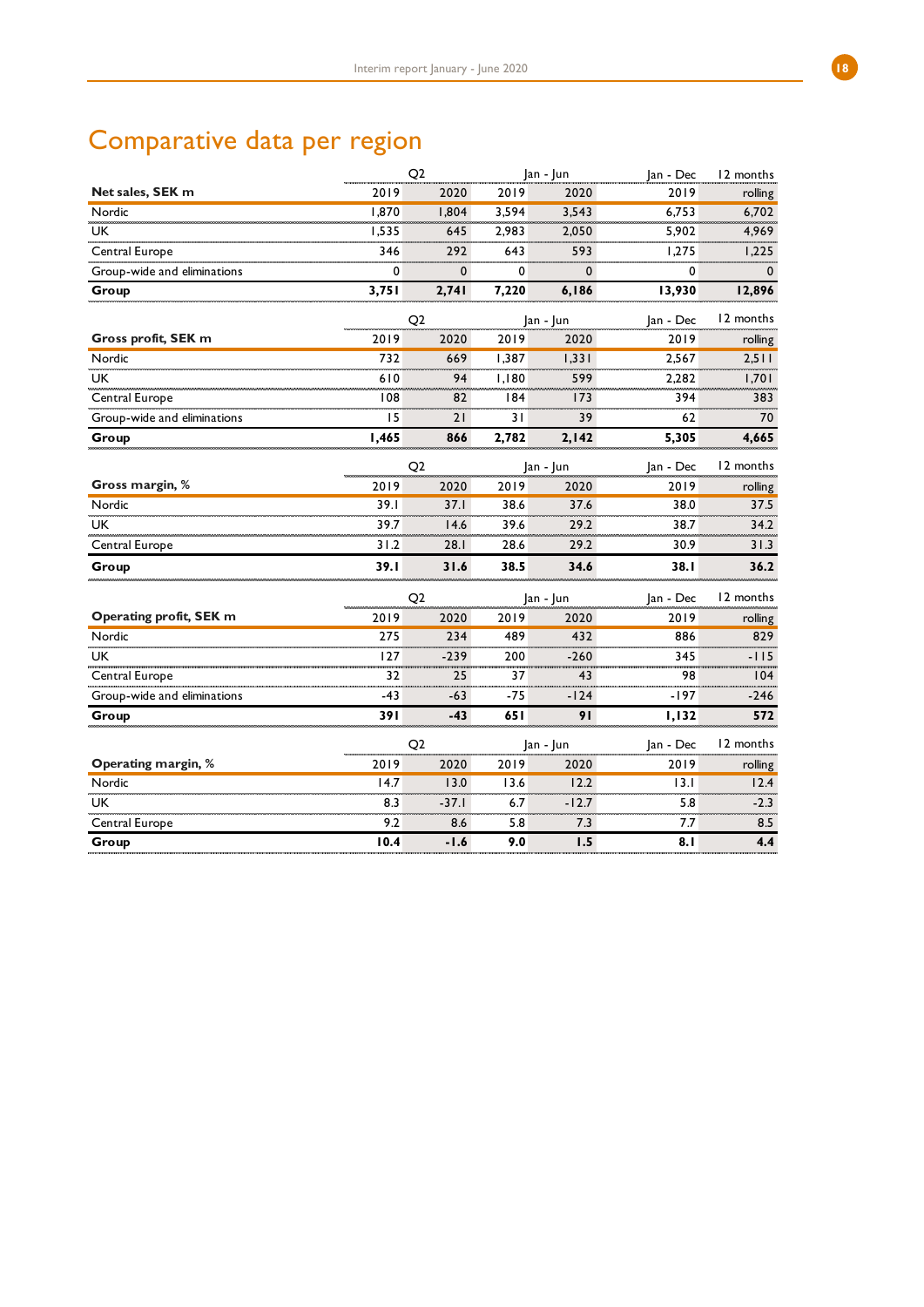# Quarterly data per region

|                             |       | 2019           |                |       | 2020   |                |
|-----------------------------|-------|----------------|----------------|-------|--------|----------------|
| Net sales, SEK m            | QI    | O <sub>2</sub> | Q <sub>3</sub> | Q4    | QI     | Q <sub>2</sub> |
| Nordic                      | 1,724 | 1,870          | 1,501          | 1,658 | 1,739  | 1,804          |
| <b>UK</b>                   | 1,448 | 1,535          | 1,464          | 1,455 | 1,405  | 645            |
| Central Europe              | 297   | 346            | 300            | 332   | 301    | 292            |
| Group-wide and eliminations | 0     | 0              | 0              | 0     | 0      | 0              |
| Group                       | 3,469 | 3,751          | 3,265          | 3,445 | 3,445  | 2,741          |
|                             |       | 2019           |                |       | 2020   |                |
| Gross profit, SEK m         | ΟI    | Q2             | Q <sub>3</sub> | Q4    | QI     | Q <sub>2</sub> |
| Nordic                      | 655   | 732            | 562            | 618   | 662    | 669            |
| <b>UK</b>                   | 570   | 610            | 548            | 554   | 505    | 94             |
| Central Europe              | 76    | 108            | 103            | 107   | 91     | 82             |
| Group-wide and eliminations | 16    | 15             | 15             | ۱6    | 8      | 21             |
| Group                       | 1,317 | 1,465          | 1,228          | 1,295 | 1,276  | 866            |
|                             |       | 2019           |                |       | 2020   |                |
| Gross margin, %             | QI    | Q <sub>2</sub> | Q3             | Q4    | QI     | Q <sub>2</sub> |
| Nordic                      | 38.0  | 39.1           | 37.4           | 37.3  | 38.I   | 37.1           |
| UK                          | 39.4  | 39.7           | 37.4           | 38.1  | 35.9   | 14.6           |
| Central Europe              | 25.6  | 31.2           | 34.3           | 32.2  | 30.2   | 28.1           |
| Group                       | 38.0  | 39. I          | 37.6           | 37.6  | 37.0   | 31.6           |
|                             |       | 2019           |                |       | 2020   |                |
| Operating profit, SEK m     | QI    | Q <sub>2</sub> | Q3             | Q4    | QI     | Q <sub>2</sub> |
| Nordic                      | 214   | 275            | 193            | 204   | 198    | 234            |
| UK.                         | 73    | 127            | 88             | 57    | -21    | -239           |
| Central Europe              | 5     | 32             | 28             | 33    | 8      | 25             |
| Group-wide and eliminations | -32   | -43            | -42            | -80   | -61    | $-63$          |
| Group                       | 260   | 391            | 267            | 214   | 134    | -43            |
|                             |       | 2019           |                |       | 2020   |                |
| Operating margin, %         | QI    | Q2             | Q <sub>3</sub> | Q4    | QI     | Q2             |
| Nordic                      | 12.4  | 14.7           | 12.9           | 12.3  | 11.4   | 13.0           |
| <b>UK</b>                   | 5.0   | 8.3            | 6.0            | 3.9   | $-1.5$ | $-37.1$        |
| Central Europe              | 1.7   | 9.2            | 9.3            | 9.9   | 6.0    | 8.6            |
| Group                       | 7.5   | 10.4           | 8.2            | 6.2   | 3.9    | $-1.6$         |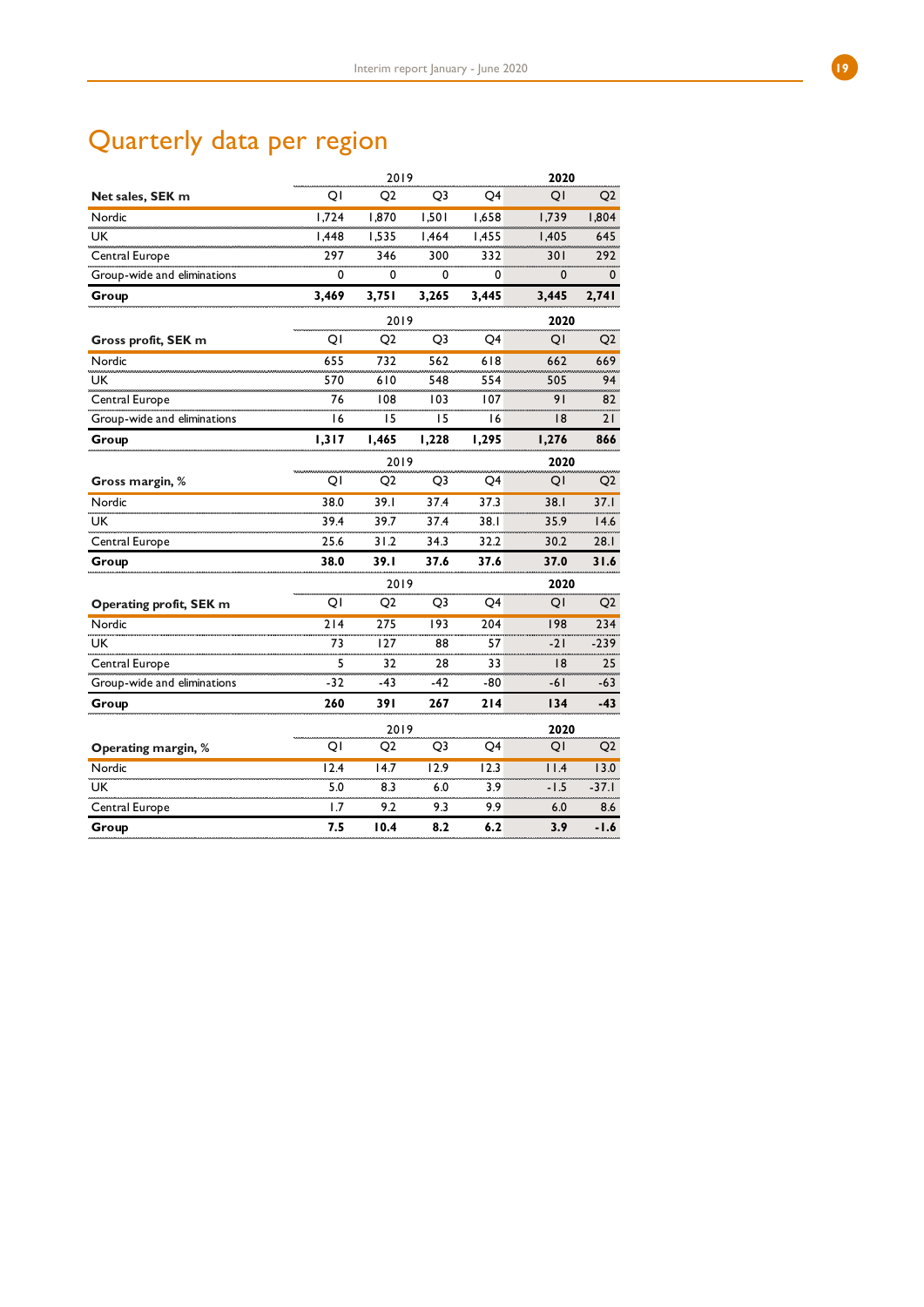# Operating capital per region

|                                                      | 30 Jun |        | 31 Dec |
|------------------------------------------------------|--------|--------|--------|
| Operating capital Nordic region, SEK m               | 2019   | 2020   | 2019   |
| Operating assets                                     | 3,564  | 3,440  | 3,212  |
| Operating liabilities                                | 1,293  | 1,581  | 1,298  |
| <b>Operating capital</b>                             | 2,271  | 1,859  | 1,914  |
|                                                      | 30 Jun |        | 31 Dec |
| Operating capital UK region, SEK m                   | 2019   | 2020   | 2019   |
| Operating assets                                     | 4,371  | 3,686  | 4,283  |
| Operating liabilities                                | 997    | 948    | 881    |
| <b>Operating capital</b>                             | 3,374  | 2,738  | 3,402  |
|                                                      |        |        |        |
|                                                      | 30 Jun |        | 31 Dec |
| Operating capital Central Europe region, SEK m       | 2019   | 2020   | 2019   |
| Operating assets                                     | 636    | 628    | 595    |
| Operating liabilities                                | 193    | 204    | 172    |
| <b>Operating capital</b>                             | 443    | 424    | 423    |
|                                                      |        |        |        |
|                                                      | 30 Jun |        | 31 Dec |
| Operating capital Group-wide and eliminations, SEK m | 2019   | 2020   | 2019   |
| Operating assets                                     | 2,355  | 2,398  | 2,493  |
| Operating liabilities                                | 193    | 106    | 136    |
| <b>Operating capital</b>                             | 2,162  | 2,292  | 2,357  |
|                                                      | 30 Jun |        | 31 Dec |
| Operating capital, SEK m                             | 2019   | 2020   | 2019   |
| Operating assets                                     | 10,926 | 10,152 | 10,583 |
| Operating liabilities                                | 2,676  | 2,839  | 2,487  |
| <b>Operating capital</b>                             | 8,250  | 7,313  | 8,096  |
|                                                      |        |        |        |

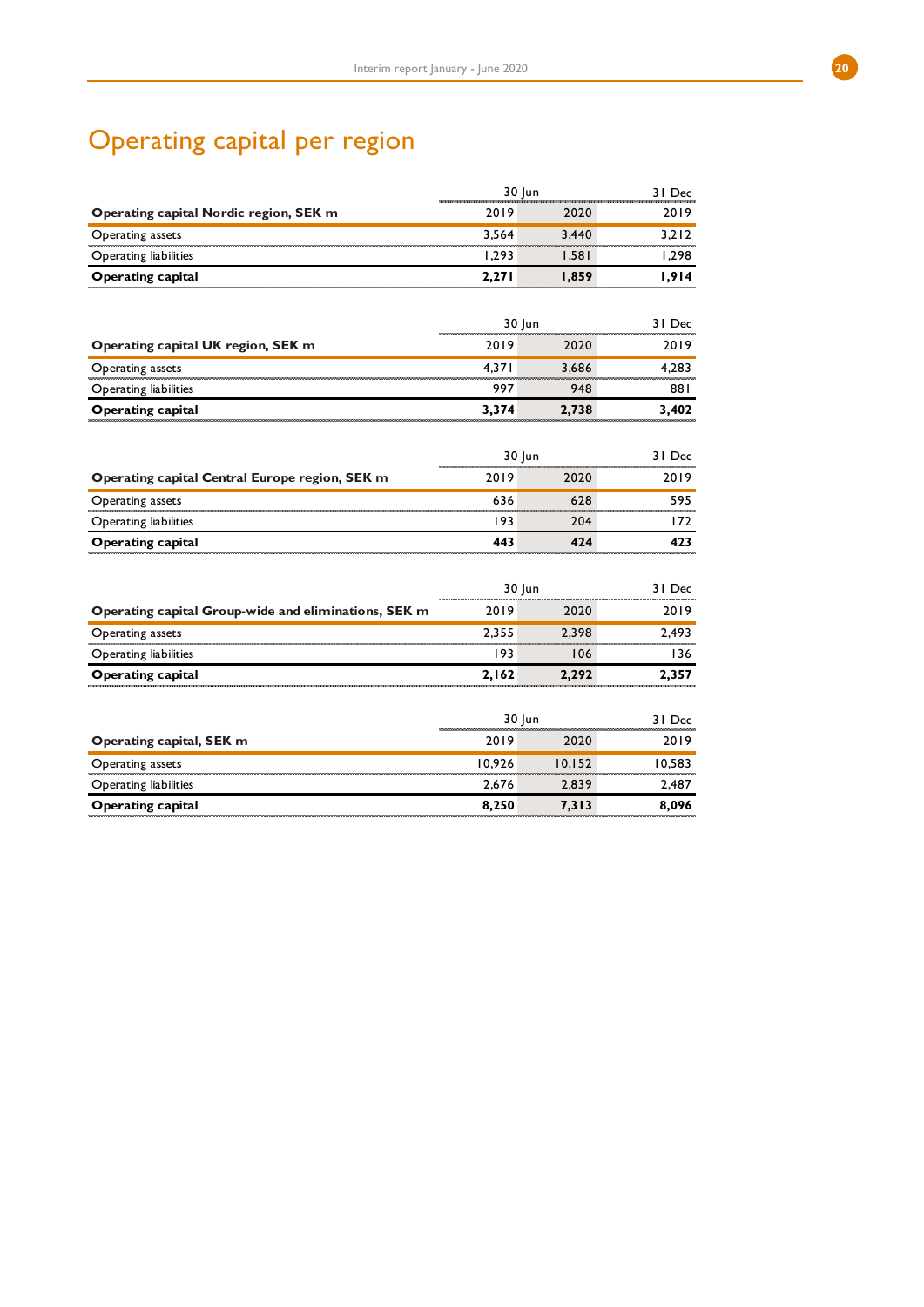# Comparative data by product group

|                                              | Q <sub>2</sub> | $ an -  un $   |              |              | Jan - Dec 12 months |               |
|----------------------------------------------|----------------|----------------|--------------|--------------|---------------------|---------------|
| Net sales Nordic by product group, %         | 2019           | 2020           | 2019         | 2020         | 2019                | rolling       |
| Kitchen furnitures                           | 67             | 68             | 67           | 67           | 67                  | 67            |
| Installation services                        | 5              | 5              | 5            | 6            | 6                   | 6             |
| Other products                               | 28             | 27             | 28           | 27           | 27                  | 27            |
| Total                                        | 100            | 100            | 100          | 100          | 100                 | 100           |
|                                              | Q2             |                |              | Jan - Jun    | Jan - Dec           | 12 months     |
| Net sales UK by product group, %             | 2019           | 2020           | 2019         | 2020         | 2019                | rolling       |
| Kitchen furnitures                           | 62             | 61             | 63           | 62           | 62                  | 62            |
| Installation services                        | 6              | 6              | 6            | 6            | 6                   | 6             |
| Other products                               | 32             | 33             | 31           | 32           | 32                  | 32            |
| Total                                        | 100            | 100            | 100          | 100          | 100                 | 100           |
|                                              | Q <sub>2</sub> |                | $ an -  un $ |              |                     |               |
|                                              |                |                |              |              | Jan - Dec           | 12 months     |
| Net sales Central Europe by product group, % | 2019           | 2020           | 2019         | 2020         | 2019                | rolling       |
| Kitchen furnitures                           | 60             | 56             | 60           | 56           | 60                  | 59<br>------- |
| Installation services                        | $\perp$        | $\mathbf{H}$   | $\perp$      | $\mathbf{1}$ | $\mathbf{1}$        | Ħ             |
| Other products                               | 29             | 33             | 29           | 33           | 29                  | 30            |
| Total                                        | 100            | 100            | 100          | 100          | 100                 | 100           |
|                                              |                | Q <sub>2</sub> |              | Jan - Jun    | Jan - Dec           | 12 months     |
| Net sales Group by product group, %          | 2019           | 2020           | 2019         | 2020         | 2019                | rolling       |
| Kitchen furnitures                           | 64             | 65             | 65           | 65           | 64                  | 64            |
| Installation services                        | 6              | 6              | 6            | 6            | 6                   | 6             |
| Other products                               | 30             | 29             | 29           | 29           | 30                  | 30            |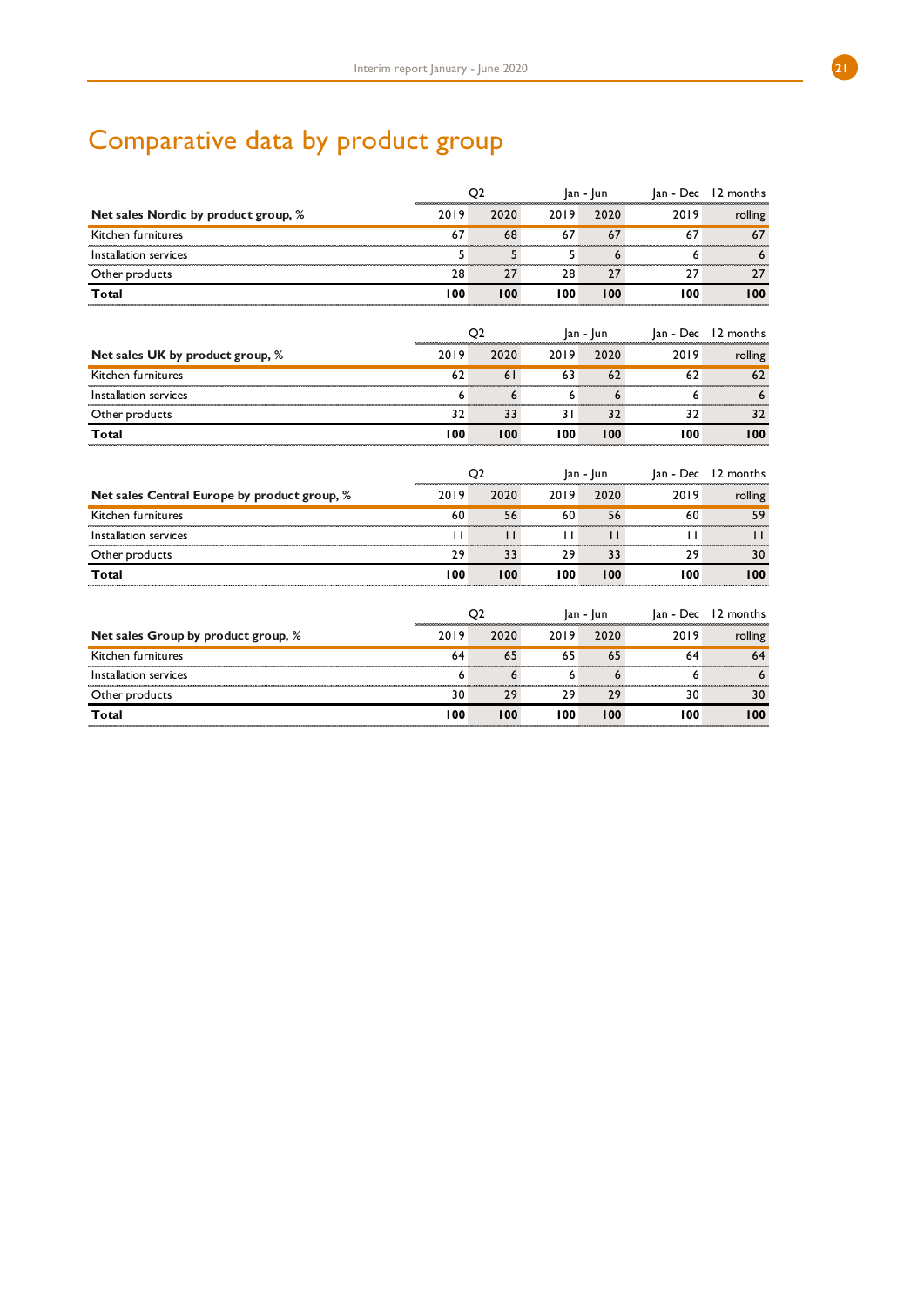## Reconciliation of alternative performance measures

Nobia presents certain financial performance measures in the interim report that are not defined according to IFRS, known as alternative performance measures. Nobia believes that these measures provide valuable complementary information to investors and the company's management since they facilitate assessments of trends and the company's performance. Because not all companies calculate performance measures in the same way, these are not always comparable with those measures used by other companies. Consequently, the performance measures are not to be seen as replacements for measures defined according to IFRS. For definitions of the performance measures that Nobia uses, see pages 24-25.

|      | Q2             |                                                                                                    |                                                                                                                                                            |                  |                                       |                                     |
|------|----------------|----------------------------------------------------------------------------------------------------|------------------------------------------------------------------------------------------------------------------------------------------------------------|------------------|---------------------------------------|-------------------------------------|
|      |                |                                                                                                    | ℅                                                                                                                                                          | SEK <sub>m</sub> |                                       |                                     |
|      |                |                                                                                                    |                                                                                                                                                            | 3.594            |                                       |                                     |
|      |                | $-31$                                                                                              |                                                                                                                                                            | $-20$            |                                       |                                     |
|      |                | -35                                                                                                | - 1                                                                                                                                                        | -31              |                                       |                                     |
|      |                |                                                                                                    | - 1                                                                                                                                                        | 3,543            |                                       |                                     |
|      | O <sub>2</sub> |                                                                                                    |                                                                                                                                                            |                  |                                       |                                     |
|      |                |                                                                                                    | %                                                                                                                                                          | SEK <sub>m</sub> |                                       |                                     |
|      |                |                                                                                                    |                                                                                                                                                            | 2.983            |                                       |                                     |
|      |                |                                                                                                    | $-32$                                                                                                                                                      | $-959$           |                                       |                                     |
|      |                | $-24$                                                                                              |                                                                                                                                                            | 26               |                                       |                                     |
|      |                |                                                                                                    | $-31$                                                                                                                                                      | 2,050            |                                       |                                     |
|      | Q <sub>2</sub> |                                                                                                    |                                                                                                                                                            |                  |                                       |                                     |
|      |                |                                                                                                    | %                                                                                                                                                          | SEK <sub>m</sub> |                                       |                                     |
|      |                |                                                                                                    |                                                                                                                                                            | 643              |                                       |                                     |
|      |                | -55                                                                                                | -9                                                                                                                                                         | -58              |                                       |                                     |
|      |                |                                                                                                    | L                                                                                                                                                          | 8                |                                       |                                     |
|      |                |                                                                                                    | -8                                                                                                                                                         | 593              |                                       |                                     |
|      |                |                                                                                                    |                                                                                                                                                            |                  |                                       |                                     |
|      |                |                                                                                                    |                                                                                                                                                            |                  |                                       | 12 months                           |
| 2019 |                | 2019                                                                                               | 2020                                                                                                                                                       |                  |                                       | rolling                             |
| 391  |                | 651                                                                                                | 91                                                                                                                                                         |                  |                                       | 572                                 |
| 210  |                | 415                                                                                                | 452                                                                                                                                                        |                  | 835                                   | 872                                 |
|      |                |                                                                                                    |                                                                                                                                                            |                  |                                       |                                     |
| 601  |                |                                                                                                    | 543                                                                                                                                                        |                  |                                       | 1,444                               |
|      |                | %<br>$-2$<br>$-2$<br>$-4$<br>%<br>-56<br>$-2$<br>$-58$<br>%<br>$-16$<br>0<br>-16<br>Q <sub>2</sub> | SEK <sub>m</sub><br>1.870<br>1,804<br>SEK <sub>m</sub><br>1,535<br>$-866$<br>645<br>SEK <sub>m</sub><br>346<br>292<br>2020<br>$-43$<br>236<br>193<br>1,066 | $ an -  un $     | $ an -  un$<br>Jan - Jun<br>Jan - Jun | Jan - Dec<br>2019<br>1.132<br>1,967 |

Net Sales 3,751 2,741 7,220 6,186 13,930 12,896 **% of sales 16.0% 7.0% 14.8% 8.8% 14.1% 11.2%**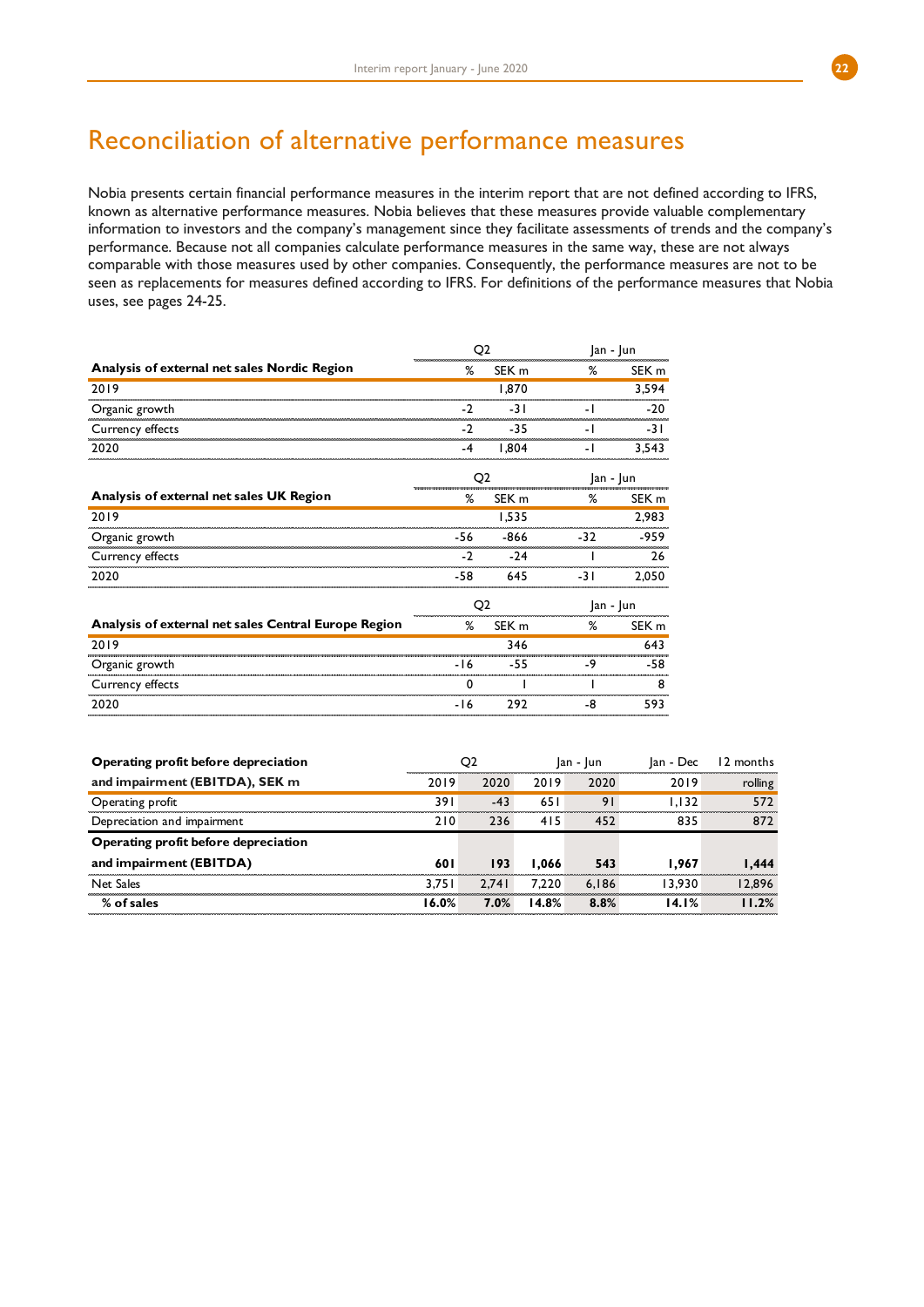# Reconciliation of alternative performance measures, cont.

|                                                                      |           | 30 Jun    | 31 Dec   |
|----------------------------------------------------------------------|-----------|-----------|----------|
| Net debt, SEK m                                                      | 2019      | 2020      | 2019     |
| Provisions for pensions (IB)                                         | 525       | 640       | 473      |
| Other long-term liabilities, interest-bearing (IB)                   | 3,576     | 3,846     | 3,247    |
| Current liabilities, interest-bearing (IB)                           | 436       | 418       | 362      |
| Interest-bearing liabilities                                         | 4,537     | 4,904     | 4,082    |
| Long-term receivables, interest -bearing (IB)                        | $-3$      | $-2$      | $-2$     |
| Current receivables, interest-bearing (IB)                           | -1        | $-7$      | $-4$     |
| Cash and cash equivalents (IB)                                       | -126      | $-1,565$  | -257     |
| Interest-bearing assets                                              | -130      | $-1,574$  | -263     |
| Net debt                                                             | 4,407     | 3,330     | 3,819    |
|                                                                      |           | 30 Jun    | 31 Dec   |
| Operating capital, SEK m                                             | 2019      | 2020      | 2019     |
| <b>Total assets</b>                                                  | 11,056    | 11,728    | 10,846   |
| Other provisions                                                     | -35       | -56       | $-37$    |
| Deferred tax liabilities                                             | -51       | -54       | -49      |
| Other long-term liabilities, non interest-bearing                    | $-32$     | -1        | -33      |
| Current liabilities, non interest-bearing                            | $-2,558$  | $-2,730$  | $-2,368$ |
| Non-interest-bearing liabilities                                     | -2,676    | $-2,841$  | -2,487   |
| Capital employed                                                     | 8,380     | 8,887     | 8,359    |
| Interest-bearing assets                                              | $-130$    | $-1,574$  | -263     |
| Operating capital                                                    | 8,250     | 7,313     | 8,096    |
|                                                                      | Jan - Dec | 12 months |          |
| Average operating capital, SEK m                                     | 2019      | rolling   |          |
| OB Operating capital                                                 | 5,163     | 8,250     |          |
| CB Operating capital                                                 | 8,096     | 7,313     |          |
| Average operating capital before adjustments of acquisitions         |           |           |          |
| and divestments                                                      |           |           |          |
|                                                                      | 6,630     | 7,782     |          |
| Adjustment for the effect due to adaption of IFRS 16 not occurred in | 1,358     |           |          |
| the middle of the period<br>Average operating capital                | 7,988     | 7,782     |          |
|                                                                      |           |           |          |
|                                                                      | Jan - Dec | 12 months |          |
| Average equity, SEK m                                                | 2019      | rolling   |          |
| OB Equity attributable to Parent Company shareholders                | 3.897     | 3,843     |          |
| CB Equity attributable to Parent Company shareholders                | 4,277     | 3,984     |          |
| Average equity before adjustment of increases and                    |           |           |          |
| decreases in capital                                                 | 4,087     | 3,914     |          |
| Adjustment for increases and decreases in capital not occured in the |           |           |          |
| middle of the period                                                 | $-112$    | 337       |          |
| Average equity                                                       | 3,975     | 4,251     |          |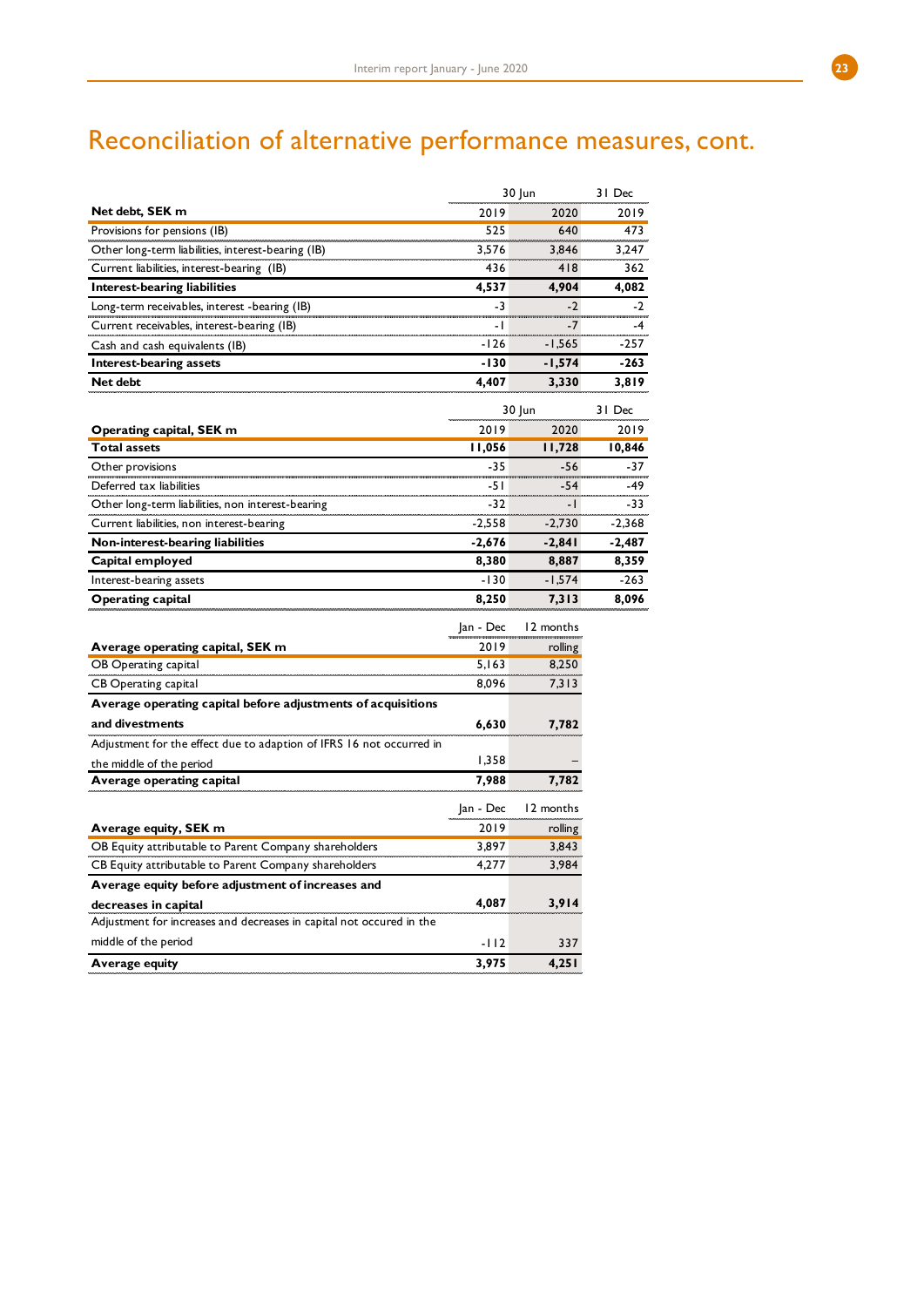# **Definitions**

| <b>Performance measure</b>     | <b>Calculation</b>                                                                                                                                                                                                                                                                                         | <b>Purpose</b>                                                                                                                                                                                                                                                                                                                                                                                                                                  |
|--------------------------------|------------------------------------------------------------------------------------------------------------------------------------------------------------------------------------------------------------------------------------------------------------------------------------------------------------|-------------------------------------------------------------------------------------------------------------------------------------------------------------------------------------------------------------------------------------------------------------------------------------------------------------------------------------------------------------------------------------------------------------------------------------------------|
| Return on shareholders' equity | Net profit for the period as a percentage<br>of average shareholders' equity<br>attributable to Parent Company<br>shareholders based on opening and<br>closing balances for the period. The<br>calculation of average shareholders'<br>equity has been adjusted for increases<br>and decreases in capital. | Return on shareholders' equity shows the total<br>return on shareholders' capital in accounting<br>terms and reflects the effects of both the<br>operational profitability and financial gearing.<br>The measure is primarily used to analyse<br>shareholder profitability over time.                                                                                                                                                           |
| Return on operating capital    | Operating profit as a percentage of<br>average operating capital based on<br>opening and closing balances for the<br>period excluding net assets attributable<br>to discontinued operations. The<br>calculation of average operating capital<br>has been adjusted for acquisitions and<br>divestments.     | Return on operating capital shows how well the<br>operations use net capital that is tied up in the<br>company. It reflects how both cost and capital-<br>efficient net sales are generated, meaning the<br>combined effect of the operating margin and<br>the turnover rate of operating capital. The<br>measure is used in profitability comparisons<br>between operations in the Group and to assess<br>the Group's profitability over time. |
| Gross margin                   | Gross profit as a percentage of sales.                                                                                                                                                                                                                                                                     | This measure reflects the efficiency of the part<br>of the operations that is primarily linked to<br>production and logistics. It is used to measure<br>cost efficiency in this part of the operations.                                                                                                                                                                                                                                         |
| <b>EBITDA</b>                  | Earnings before<br>depreciation/amortisation and<br>impairment.                                                                                                                                                                                                                                            | To simplify, the measure shows the earnings-<br>generating cash flow in the operations. It<br>provides a view of the ability of the operations,<br>in absolute terms, to generate resources for<br>investment and payment to financers and is<br>used for comparisons over time.                                                                                                                                                                |
| Items affecting comparability  | Items that affect comparability in so far as<br>they do not reoccur with the same<br>regularity as other items.                                                                                                                                                                                            | Reporting items affecting comparability<br>separately clearly shows the performance of<br>the underlying operations.                                                                                                                                                                                                                                                                                                                            |
| Net debt                       | Interest-bearing liabilities less interest-<br>bearing assets. Interest-bearing liabilities<br>include pension liabilities.                                                                                                                                                                                | Net debt is used to monitor the debt trend and<br>see the level of the refinancing requirement.<br>The measure is used as a component in the<br>debt/equity ratio.                                                                                                                                                                                                                                                                              |
| Operating capital              | Capital employed excluding interest-<br>bearing assets.                                                                                                                                                                                                                                                    | Operating capital shows the amount of capital<br>required by the operations to conduct its core<br>operations. It is mainly used to calculate the<br>return on operating capital.                                                                                                                                                                                                                                                               |
| Operating cash flow            | Cash flow from operating activities<br>including cash flow from investing<br>activities, excluding cash flow from<br>acquisitions/divestments of operations,<br>interest received, and increase/decrease<br>in interest-bearing assets.                                                                    | This measure comprises the cash flow<br>generated by the underlying operations. The<br>measure is used to show the amount of funds<br>at the company's disposal for paying financers<br>of loans and equity or for use in growth<br>through acquisitions.                                                                                                                                                                                       |
| Organic growth                 | Change in net sales, excluding<br>acquisitions, divestments and changes in<br>exchange rates.                                                                                                                                                                                                              | Organic growth facilitates a comparison of sales<br>over time by comparing the same operations<br>and excluding currency effects.                                                                                                                                                                                                                                                                                                               |
| Region                         | Region corresponds to an operating<br>segment under IFRS 8.                                                                                                                                                                                                                                                |                                                                                                                                                                                                                                                                                                                                                                                                                                                 |
| Earnings per share             | Net profit for the period divided by a<br>weighted average number of outstanding<br>shares during the period.                                                                                                                                                                                              |                                                                                                                                                                                                                                                                                                                                                                                                                                                 |
| Operating margin               | Operating profit as a percentage of net<br>sales.                                                                                                                                                                                                                                                          | This measure reflects the operating profitability<br>of the operations. It is used to monitor the<br>flexibility and efficiency of the operations<br>before taking into account capital tied up. The<br>performance measure is used both internally in<br>governance and monitoring of the operation,<br>and for benchmarking with other companies in<br>the industry.                                                                          |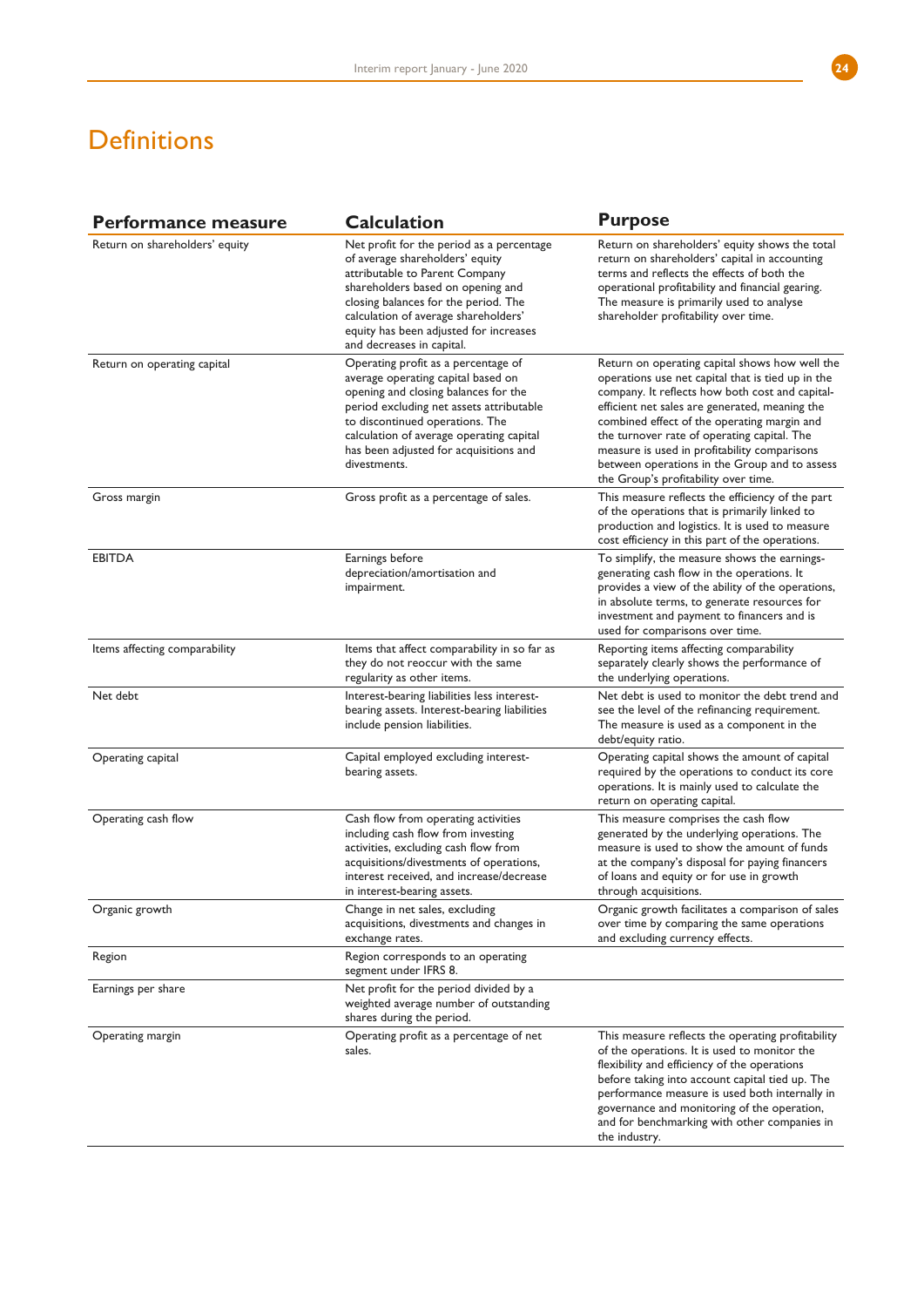## Definitions, cont.

| Performance measure | <b>Calculation</b>                                                                                                                                                                                                                                                                                                                 | <b>Purpose</b>                                                                                                                                                                                                                                                                                                                                                         |
|---------------------|------------------------------------------------------------------------------------------------------------------------------------------------------------------------------------------------------------------------------------------------------------------------------------------------------------------------------------|------------------------------------------------------------------------------------------------------------------------------------------------------------------------------------------------------------------------------------------------------------------------------------------------------------------------------------------------------------------------|
| Debt/equity ratio   | Net debt as a percentage of<br>shareholders' equity including non-<br>controlling interests.                                                                                                                                                                                                                                       | A measure of the ratio between the Group's<br>two forms of financing. The measure shows the<br>percentage of the loan capital in relation to<br>capital invested by the owners, and is thus a<br>measure of financial strength but also the<br>gearing effect of lending. A higher debt/equity<br>ratio means a higher financial risk and higher<br>financial gearing. |
| Equity/assets       | Shareholders' equity including non-<br>controlling interests as a percentage of<br>balance-sheet total.                                                                                                                                                                                                                            | This measure reflects the company's financial<br>position and thus its long-term solvency. A<br>healthy equity ratio/strong financial position<br>provides preparedness for managing periods of<br>economic downturn and financial preparedness<br>for growth. It also provides a minor advantage<br>in the form of financial gearing.                                 |
| Capital employed    | Balance-sheet total less non-interest-<br>bearing provisions and liabilities.                                                                                                                                                                                                                                                      | The capital that shareholders and lenders have<br>placed at the company's disposal. It shows the<br>net capital invested in the operations, such as<br>operating capital, with additions for financial<br>assets.                                                                                                                                                      |
| Currency effects    | "Translation effects" refers to the<br>currency effects arising when foreign<br>results and balance sheets are translated<br>to SEK. "Transaction effects" refers to<br>the currency effects arising when<br>purchases or sales are made in currency<br>other than the currency of the producing<br>country (functional currency). |                                                                                                                                                                                                                                                                                                                                                                        |